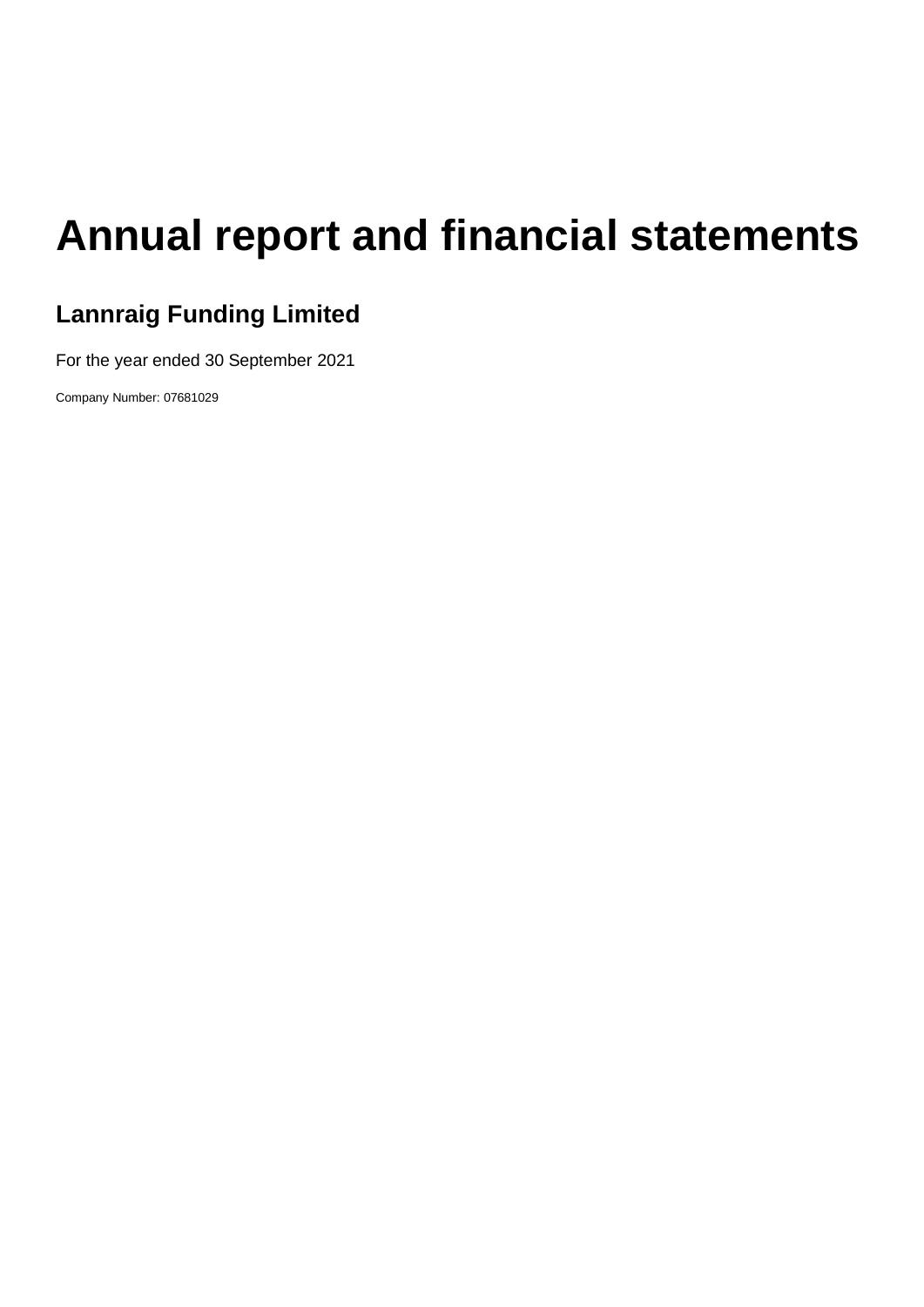# **Lannraig Funding Limited**

# **Annual report and financial statements For the year ended 30 September 2021**

### **Contents**

| Officers and professional advisers                                      | 1               |
|-------------------------------------------------------------------------|-----------------|
| Strategic report                                                        | 2               |
| Directors' report                                                       | 4               |
| Statement of Directors' responsibilities                                | 6               |
| Independent auditor's report to the members of Lannraig Funding Limited | 7               |
| Statement of comprehensive income                                       | 10              |
| <b>Balance sheet</b>                                                    | 11              |
| Statement of changes in equity                                          | 12 <sup>°</sup> |
| Statement of cash flows                                                 | 13              |
| Notes to the financial statements                                       | 14              |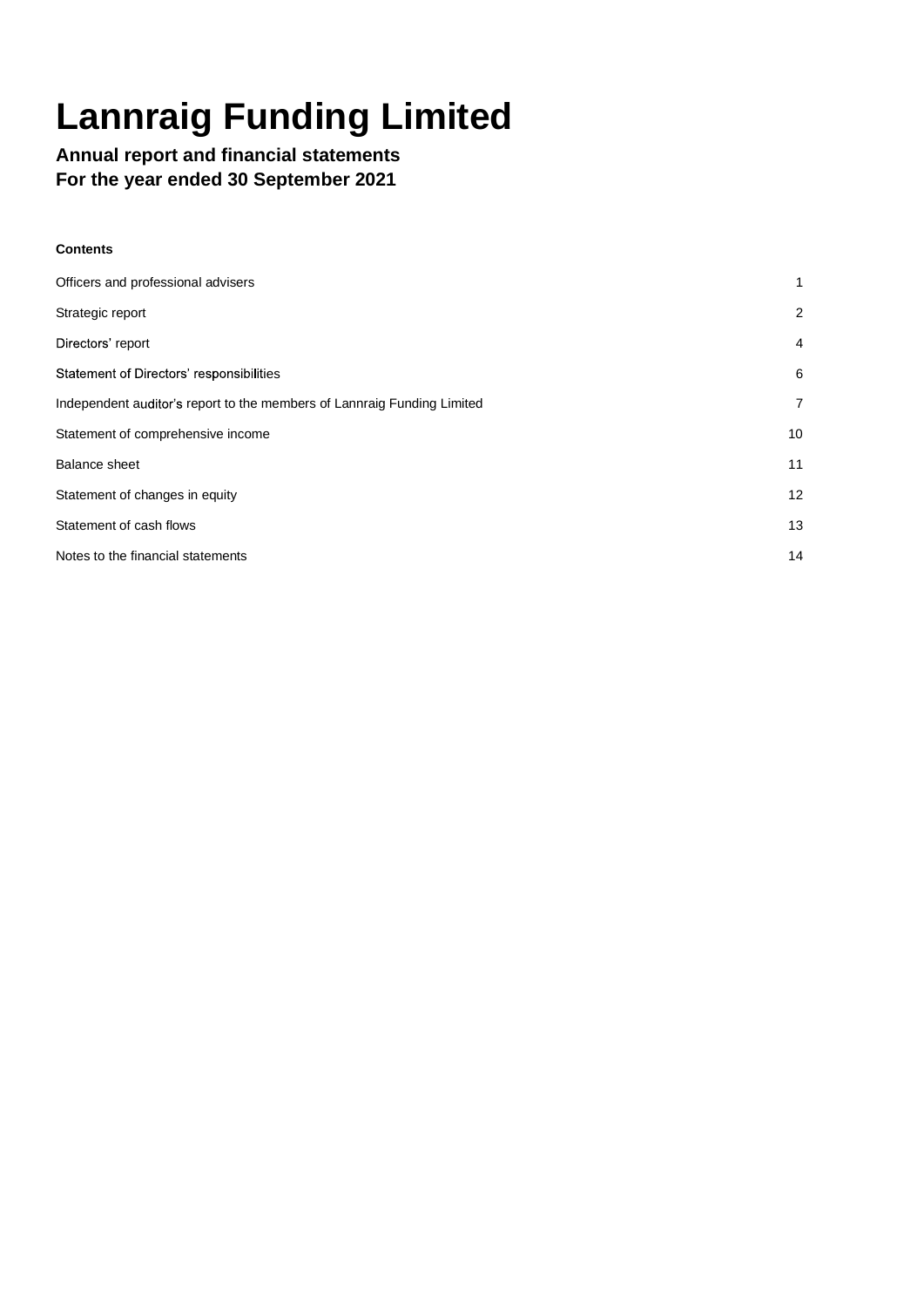# **Lannraig Funding Limited**

# **Officers and professional advisers**

| <b>Directors</b>         | <b>Justin Fox</b><br>Intertrust Directors 1 Limited<br>Intertrust Directors 2 Limited |
|--------------------------|---------------------------------------------------------------------------------------|
| <b>Secretary</b>         | Intertrust Corporate Services Limited                                                 |
| <b>Registered office</b> | 1 Bartholomew Lane<br>London<br>EC2N 2AX                                              |
| Independent auditors     | Ernst & Young LLP<br>144 Morrison Street<br>Edinburgh<br>EH3 8EX                      |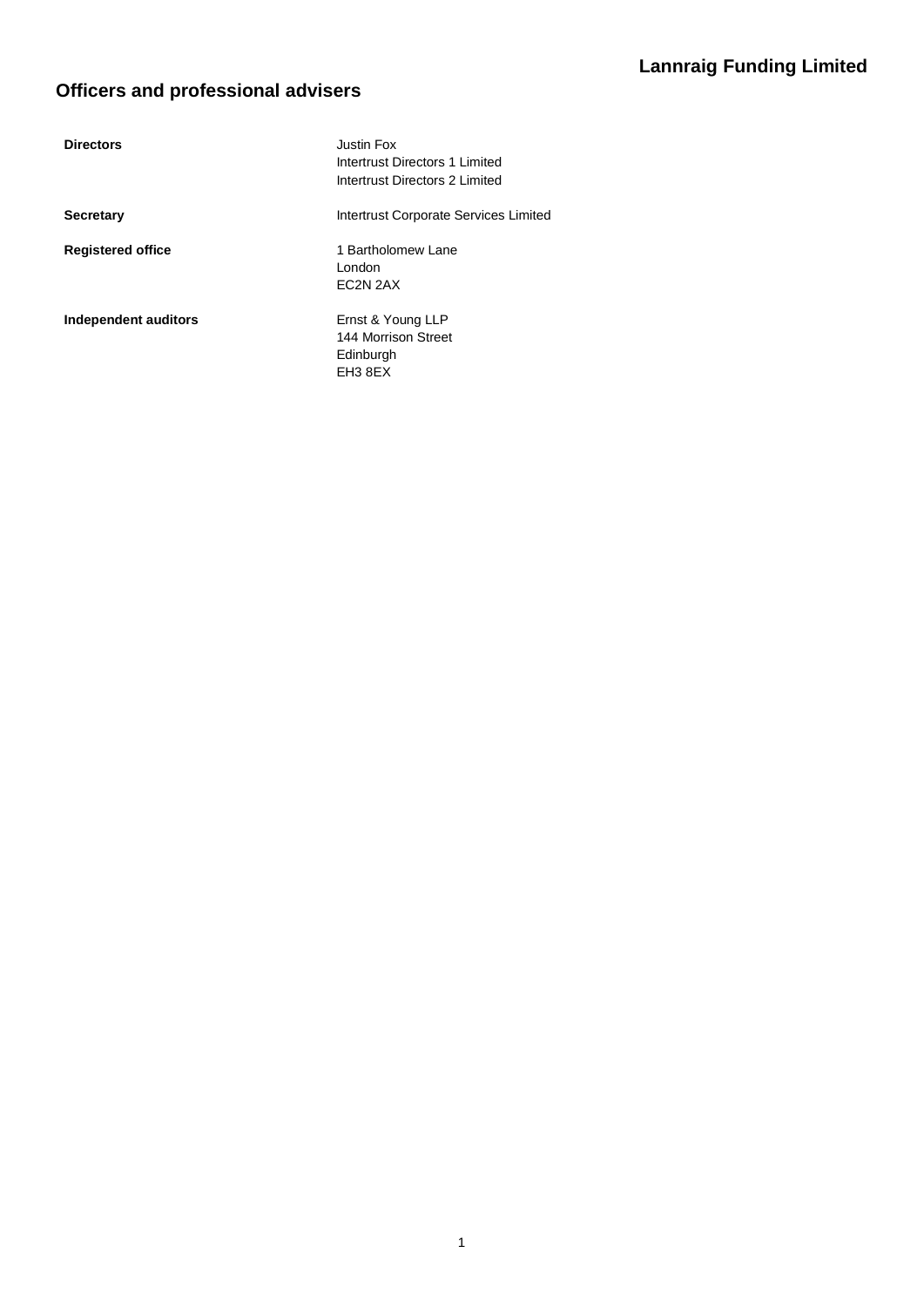# **Strategic report**

The Directors of Lannraig Funding Limited (the "Company") present their strategic report for the year ended 30 September 2021.

#### **Principal activities and business structure**

The Company is a Special Purpose Vehicle ("SPV") which forms part of Clydesdale Bank PLC's ("CB PLC") Lannraig Residential Mortgage Backed Securities Programme (the "Programme"). The Programme was established primarily for the purpose of raising wholesale funding for the Programme Originator ("Originator") CB PLC.

The Company is incorporated under the Companies Act 2006 as a private limited company and registered in England and Wales. It is a wholly owned subsidiary of Lannraig Holdings Limited ("LaHL"), the immediate parent entity, which is incorporated under the Companies Act 2006 and registered in England and Wales. The ultimate controlling entity is Virgin Money UK PLC ("VMUK PLC"). VMUK PLC and its subsidiary undertakings, which include CB PLC, comprise the Virgin Money UK PLC Group ("Group"). Further detail of the group structure is disclosed in note 1.1.

The principal activity of the Company is to hold an interest in a pool of buy to let mortgages held on trust (the "Trust Property") by Lannraig Trustees Limited ("LaTL"), a private limited company incorporated and registered in Jersey. The Trust Property was sold to LaTL by the Originator who retains substantially all the risks and rewards associated with the mortgage loans. As such, the Company's interest in the Trust Property is recognised as part of a deemed loan to CB PLC. The deemed loan is described in note 1.4 to the financial statements. Pursuant to the Global Intercompany Loan Agreement, the Company has received intercompany loans ("Intercompany Loans") from Lannraig Master Issuer PLC ("LaMI") to fund the acquisition of the deemed Joan.

The Programme documentation relating to the Programme structure defines certain prescribed roles and terms and should be read in conjunction with these financial statements. The Programme documentation can be found at: https://www.virginmoneyukplc.com/investorrelations/debt-investors/securitisation-lannraig/.

#### **Financial analysis**

During the year the Programme issued no new Residential Mortgage Backed Loan Notes (the "Notes") or associated Intercompany Loans. There were scheduled repayments of £72m on the 2018-1A Notes and associated Intercompany Loans.

The class A Notes and associated Intercompany Loans are subject to controlled amortisation and bullet repayments, with the maximum repayment on each payment date set out in the Programme documentation. Repayments are ultimately dependent on there being sufficient principal receipts from the underlying mortgage loans in the Trust Property or Originator cash contributions as outlined in the Programme documentation. The Company is only obliged to make repayments of interest and principal in respect of the Intercompany Loans, to the extent that repayments are received from CB PLC in respect of the deemed loan or applicable reserve funds are available.

The Company receives a share of income from the Trust Property in proportion to its share of the total mortgage assets of the Trust. Under the terms of the Programme, the Company is entitled to retain a pre-determined profit balance. For the year ended 30 September 2021 this equated to £4,800 (2020: £4,800). Income in excess of the required amount accrues to CB PLC as deferred consideration of £10,795,000 (2020: £10,366,000). Deferred consideration is described in note 1.4 to the financial statements.

The combined performance of the deemed loan and payments made under the Intercompany Loans has been in line with expectations.

#### **Key performance indicators**

The Company's Directors are of the opinion that analysis using KPIs would not enhance an understanding of the development, performance or position of the Company.

#### **Section 172(1) statement**

In accordance with the Companies Act 2006 (as amended by the Companies (Miscellaneous Reporting) Regulations 2018), the Directors provide this statement describing how they have had regard to the matters set out in section 172(1) of the Act, when performing their duty to promote the success of the Company.

In accordance with the Large and Medium-sized Companies and Groups (Accounts and Reports) Regulations 2008 (as amended by the Companies (Miscellaneous Reporting) Regulations 2018), this statement also provides details of how the Directors have engaged with and had regard to the interest of key stakeholders. In accordance with section 426B of the Companies Act 2006, this statement is also available at https://www.virginmoneyukplc.com/investor-relations/.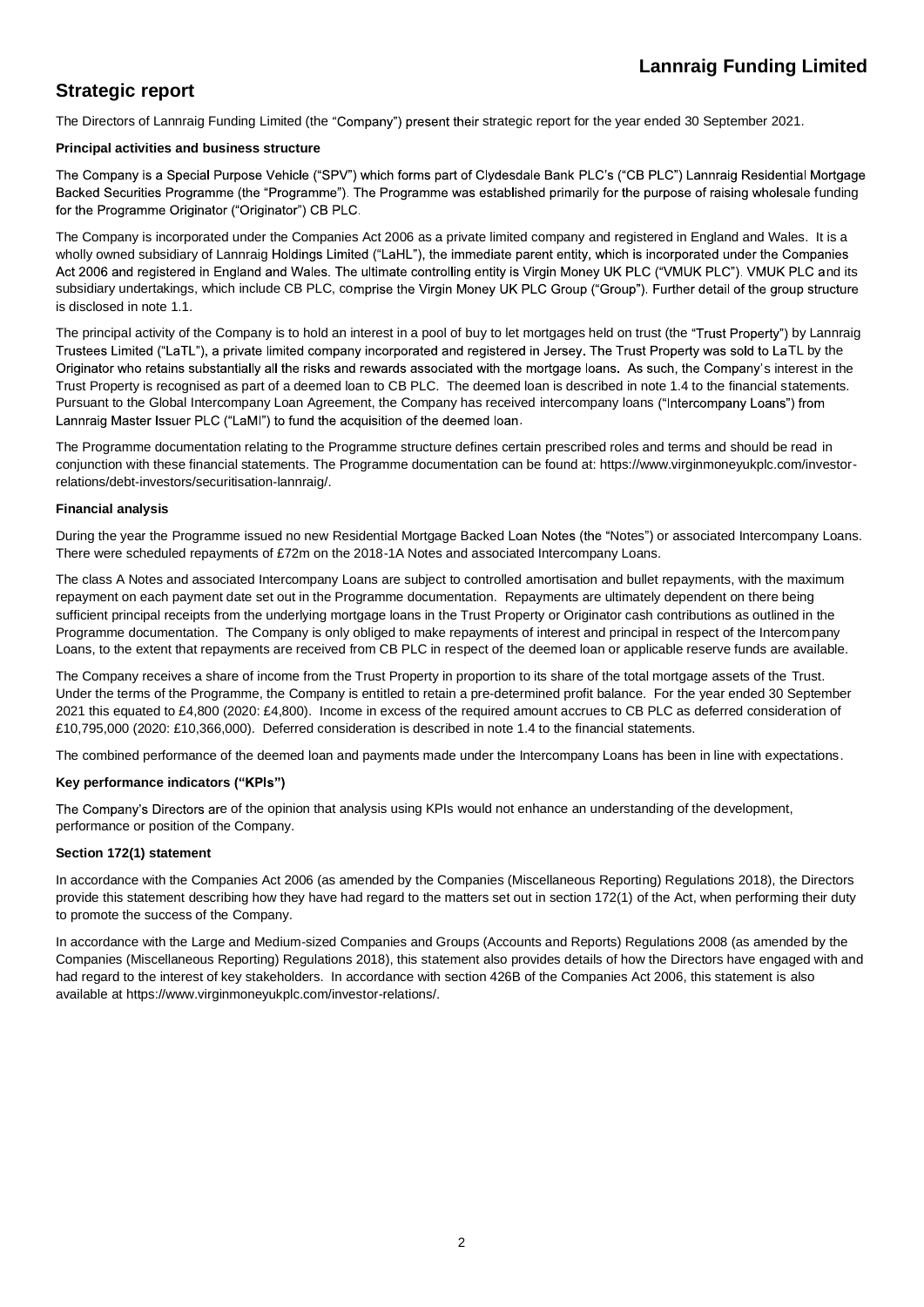# **Strategic report (continued)**

#### **Section 172(1) statement (continued)**

As an SPV, the governance structure and key policies to achieve the objectives of section 172(1) were set out in the Programme documentation at inception of the Programme. Therefore, compliance with the Programme documentation ensures regard for the matters set out in section 172(1) as follows:

- The programme documentation sets out the principal transactions that will be undertaken to achieve the purpose and objectives of the Company, while ensuring the Company's assets are safeguarded;
- The Company has appointed third parties to perform various roles as specified in the Programme documentation. Fees and conditions were agreed at inception and are paid in line with the Programmes's priority of payment schedule;
- In accordance with the securitisation tax regime, the Company is only permitted to retain minimal profit;
- The limited nature and range of activities of an SPV, means the Company has no employees and engagement with community and environmental stakeholders is not relevant for consideration; and
- The Company has a sole member, LaHL, which also forms part of the Programme. CB PLC is the originator of the Programme and where matters impact the wider Group, stakeholder engagement is led by the VMUK PLC Board;

#### **Future developments**

The Company was established as a structured entity to facilitate the raising of funds for investment in a deemed loan. The Directors continue to monitor the economic environment and financial markets with regard to the borrowing of further loan tranches from LaMI for additional investment. No changes in future activities are envisaged.

Whilst constructive macroeconomic trends such as increased consumer spending, gross domestic product growth and a house price index increase contributed to an improving economic picture for 2021, there is still uncertainty surrounding the removal of government support measures for customers such as the furlough scheme which may lead to adverse economic conditions in the short term.

There continues to be an appetite for a Scottish independence referendum, with the Scottish Government recently announcing that a new referendum could take place by 2023. The Company will continue to closely monitor developments

#### **Principal risks and uncertainties**

The Company is exposed to changes in market variables such as floating interest rate obligations arising from floating rate interest-bearing loans. These risks are mitigated as the Company entered into a funding basis swap arrangement and the limited recourse nature of the loans. The main features of the Company's internal control and risk management systems are set out in note 4.3.

The risks and challenges identified in the financial statements do not represent an exhaustive list of the risks and issues associated with the Company. Other risks and issues not specifically referenced may adversely impact the future financial position and performance of the Company. Accordingly, no assurances or guarantees of future performance, profitability or returns on capital are given by the Company.

#### **Financial risk management**

The Company's principal financial asset is the deemed loan and the risks associated are the performance of the underlying mortgage loans along with the floating rate interest obligations on the Intercompany Loans issued. The financial risk management policies are discussed further in note 4.3 to the financial statements.

This report was approved by the Board of Directors on 20 January 2022 and signed on its behalf by:

tertan

**Helena Whitaker** For and on behalf of Intertrust Directors 1 Limited, Director 20 January 2022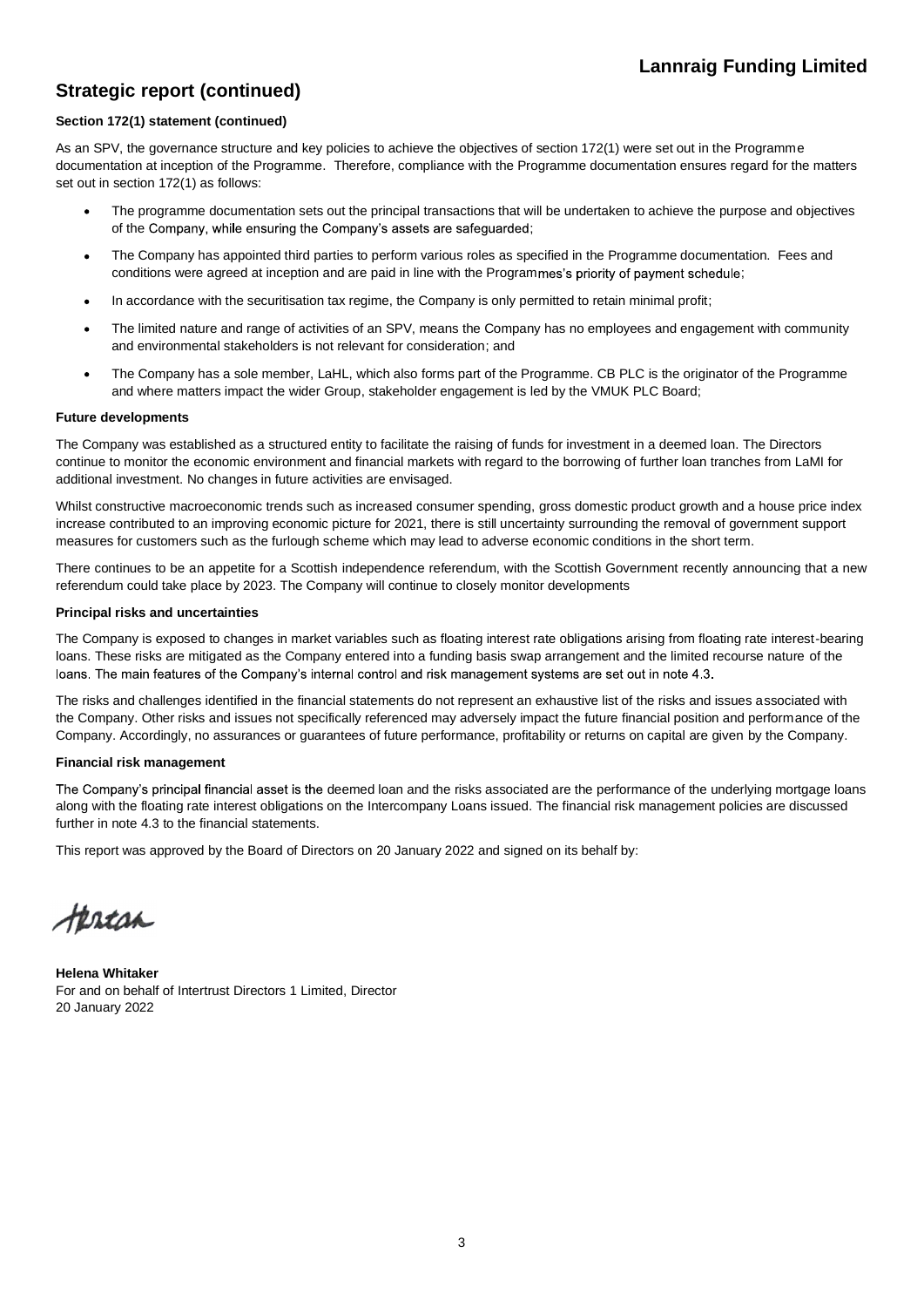# **Directors' report**

The Directors present their report and the audited financial statements of the Company for the year ended 30 September 2021.

#### **Corporate governance**

The Directors have been charged with governance in accordance with the Programme documentation, describing the structure and operation of the Programme. The governance structure of the Company is such that the key policies have been predetermined at inception and the operational roles have been assigned to third parties with their roles strictly governed by the Programme documentation.

The main features of the Company's internal control and risk management systems are set out in note 4.3.

#### **Profits and appropriations**

The statement of comprehensive income for the year is set out on page 10.

The Directors do not recommend the payment of a dividend for the year under review (2020: £Nil).

#### **Future developments, principal risks and financial risk management objectives and policies**

Information regarding future developments, principal risks and financial risk management objectives and policies of the Company in relation to the use of financial instruments that would otherwise be required to be disclosed in the Directors' report, and which is incorporated into this report by reference, can be found in the strategic report.

#### **Directors and Directors' interests**

The Directors of the Company during the year and up to the date on which the financial statements were approved are shown on page 1.

#### Directors' interests

None of the Directors had any interest either during the year or at the end of the year in any material contract or arrangement with the Company.

#### *Appointments and resignations*

There have been no appointments or resignations during the year.

#### *Directors' remuneration*

None of the Directors were directly remunerated by the Company in respect of their duties as Directors of the Company. However, during the year, an expense of £12,000 (2020: £7,000) was incurred to Intertrust Management Limited for the provision of corporate administration services including the services of two Directors to the Company. In relation to the remaining Director, their service to the Company was performed as part of their employment with CB PLC and no remuneration was earned in respect of qualifying services provided to the Company. CB PLC has not recharged this Company for the cost of this service.

#### **Company secretary**

The Company secretary during the year, and subsequently, was Intertrust Corporate Services Limited.

#### **Third party indemnities**

A qualifying third party indemnity provision for the benefit of the Directors was in force during the year and remains in force as at the date of approval of the annual report and financial statements.

#### **Employees**

The Company does not have any employees.

#### **Stakeholder engagement**

In accordance with the Companies Act 2006 (as amended by the Companies (Miscellaneous Reporting) Regulations 2018) the Directors provide this statement on pages 2-3 describing how they have had regard to the matters set out in section 172(1) when performing their duty to promote the success of the Company.

In accordance with the Large and Medium sized Companies and Groups (Accounts and Reports) Regulations 2008 (as amended by the Companies (Miscellaneous Reporting) Regulations 2018) this statement also provides details of how the Directors have engaged with and had regard to the interest of key stakeholders.

The Company is a controlled entity of VMUK PLC and as such follows many of the processes and practices of this company which are further referenced in this statement where relevant. In accordance with section 426B of the Companies Act 2006, this statement is also available at https://www.virginmoneyukplc.com/investor-relations/.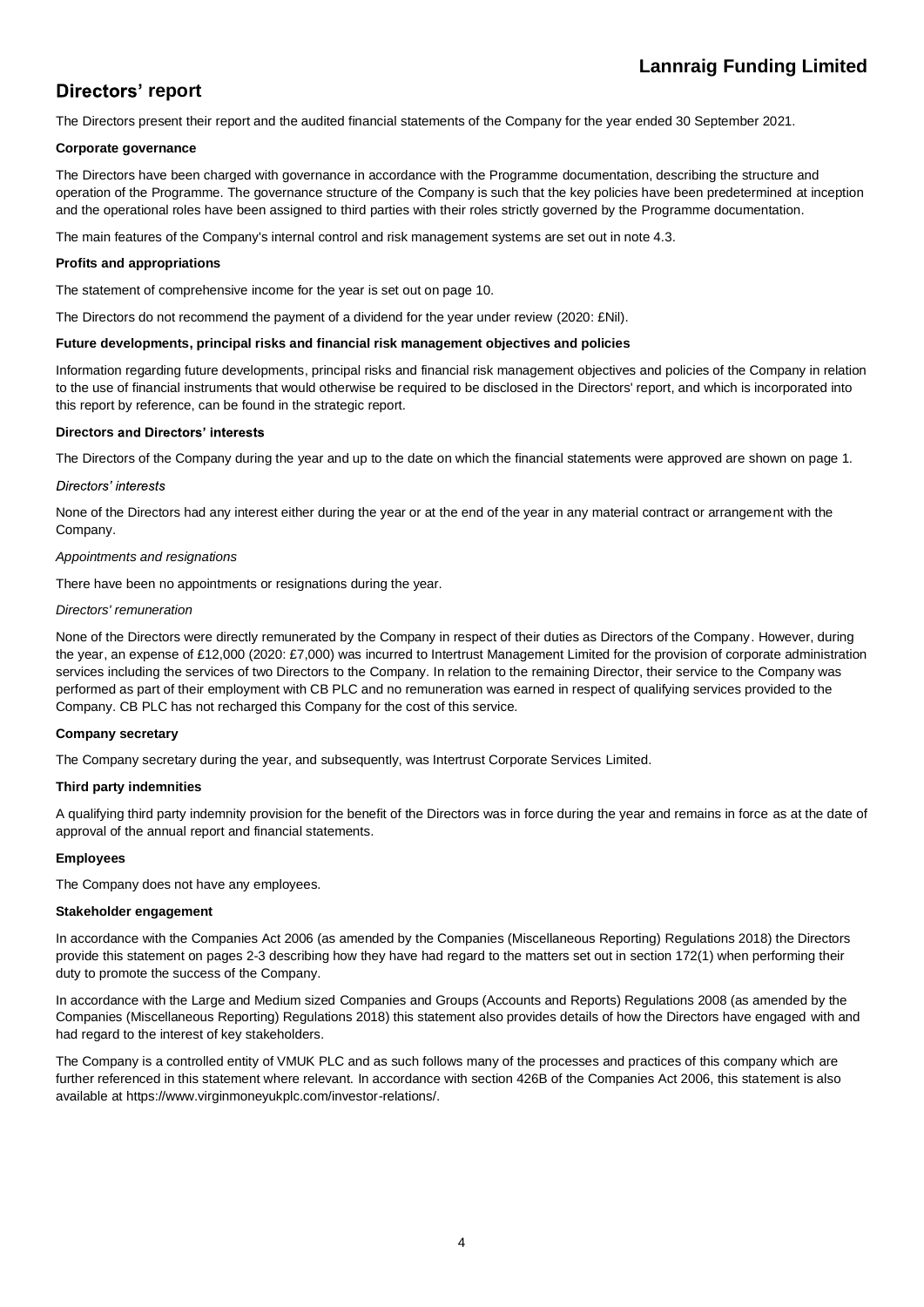# Directors' report (continued)

#### **Political donations**

No political donations were made throughout the year (2020: £Nil).

#### **Research and development costs**

The Company does not undertake formal research and development activities.

#### **Related parties**

Details of related party transactions are set out in note 4.2 of the financial statements.

#### **Share capital**

Information about share capital is shown in note 3.8.

#### **Going concern**

The Directors have made an assessment of the Company's ability to continue as a going concern and are satisfied that the Company has the resources to continue in business for 12 months from the approval of the financial statements.

The Company's use of the going concern basis for preparation of the accounts is discussed in note 1.3.

#### **Events after the balance sheet date**

There have been no significant events between 30 September 2021 and the date of approval of the annual report and financial statements which would require a change to or additional disclosure in the financial statements.

#### **Auditors and disclosure of information to the auditors**

The Directors who were members of the Board at the time of approving the Directors' report are listed on page 1. Having made enquiries of fellow Directors and of the Company's auditors, each of these Directors confirms that:

- to the best of each Director's knowledge and belief, there is no information relevant to the preparation of their report of which the Company's auditors are unaware; and
- each Director has taken all the steps a Director might reasonably be expected to have taken to be aware of relevant audit information and to establish that the Company's auditors are aware of that information.

The auditor, Ernst & Young LLP, has expressed their willingness to continue in office. Pursuant to Section 487 of the Companies Act 2006, Ernst & Young LLP, subject to any resolution to the contrary, are deemed to have been re-appointed as auditor of the Company.

This report was approved by the Board of Directors on 20 January 2022 and was signed on its behalf by:

tercan

**Helena Whitaker** For and on behalf of Intertrust Directors 1 Limited, Director 20 January 2022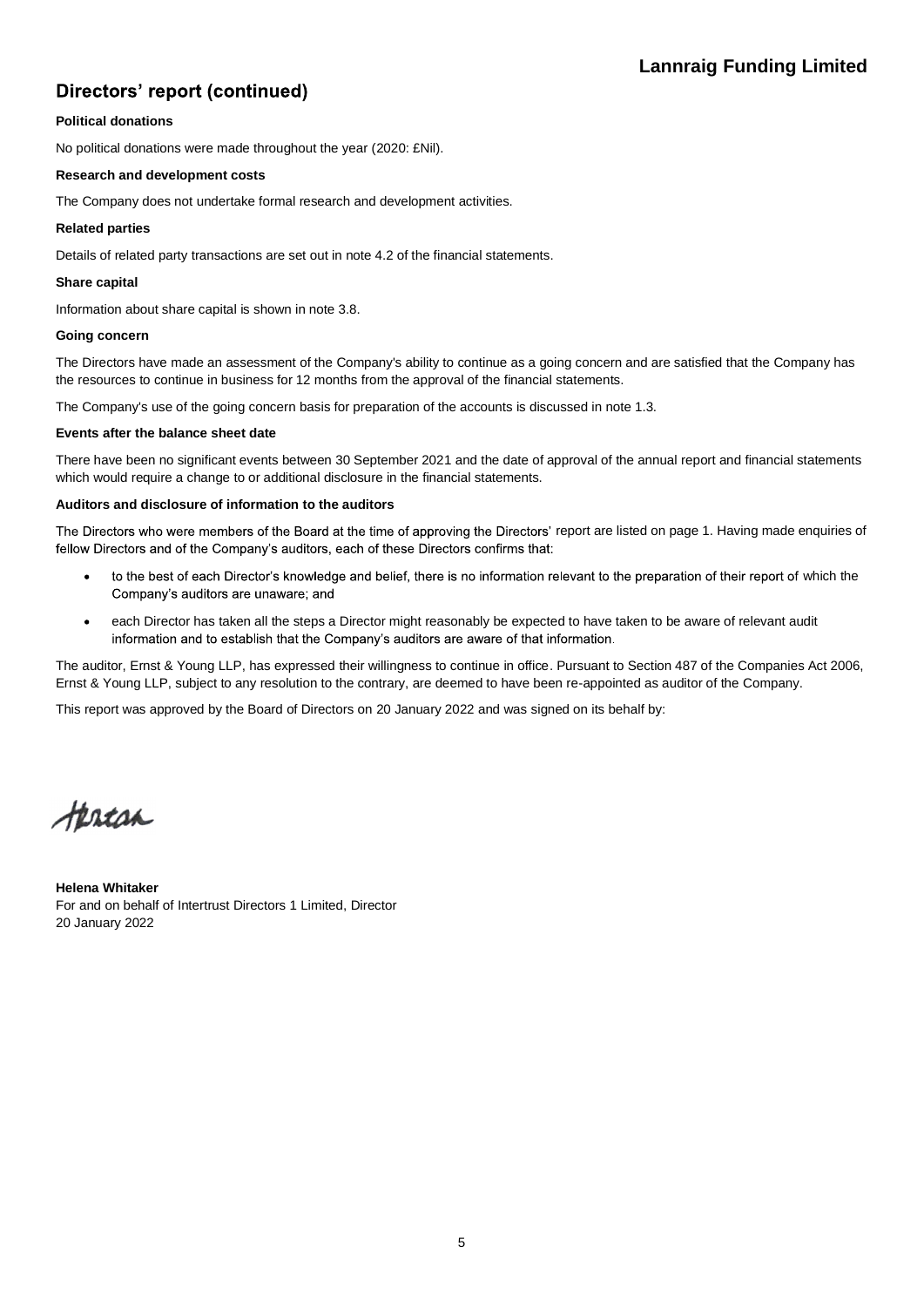# **Statement of Directors' responsibilities**

The Directors are responsible for preparing the strategic report, Directors' report and the financial statements in accordance with applicable law and regulations.

UK company law requires the Directors to prepare financial statements for each financial year. Under that law the Directors have elected to prepare the financial statements in accordance with International Accounting Standards ("IAS") in conformity with the requirements of the Companies Act 2006. Under company law the Directors must not approve the financial statements unless they are satisfied that they give a true and fair view of the state of affairs of the Company and of the profit and loss of the Company for that period. In preparing these financial statements the Directors are required to:

- select suitable accounting policies in accordance with IAS 8: Accounting Policies, Changes in Accounting Estimates and Errors and then apply them consistently;
- present information, including accounting policies, in a manner that provides relevant, reliable, comparable and understandable information;
- provide additional disclosures when compliance with the specific requirements in International Financial Reporting Standards (IFRS) is insufficient to enable users to understand the impact of particular transactions, other events and conditions on the financial position and financial performance;
- state whether IAS in conformity with the requirements of the Companies Act 2006, have been followed subject to any material departures disclosed and explained in the financial statements;
- make judgements and accounting estimates that are reasonable; and
- make an assessment of the Company's ability to continue as a going concern and prepare the financial statements on the going concern basis unless it is appropriate to presume that the Company will not continue in business.

The Directors are responsible for keeping adequate accounting records that are sufficient to show and explain the Company's transactions and disclose with reasonable accuracy at any time the financial position of the Company and enable them to ensure that the financial statements comply with Companies Act 2006. They are also responsible for safeguarding the assets of the Company and hence for taking reasonable steps for the prevention and detection of fraud and other irregularities.

Under UK company law and regulations, the Directors are also responsible for preparing a strategic report, and Directors' report, that comply with that law and those regulations.

This statement was approved by the Board of Directors on 20 January 2022 and was signed on its behalf by:

tertan

**Helena Whitaker** For and on behalf of Intertrust Directors 1 Limited, Director 20 January 2022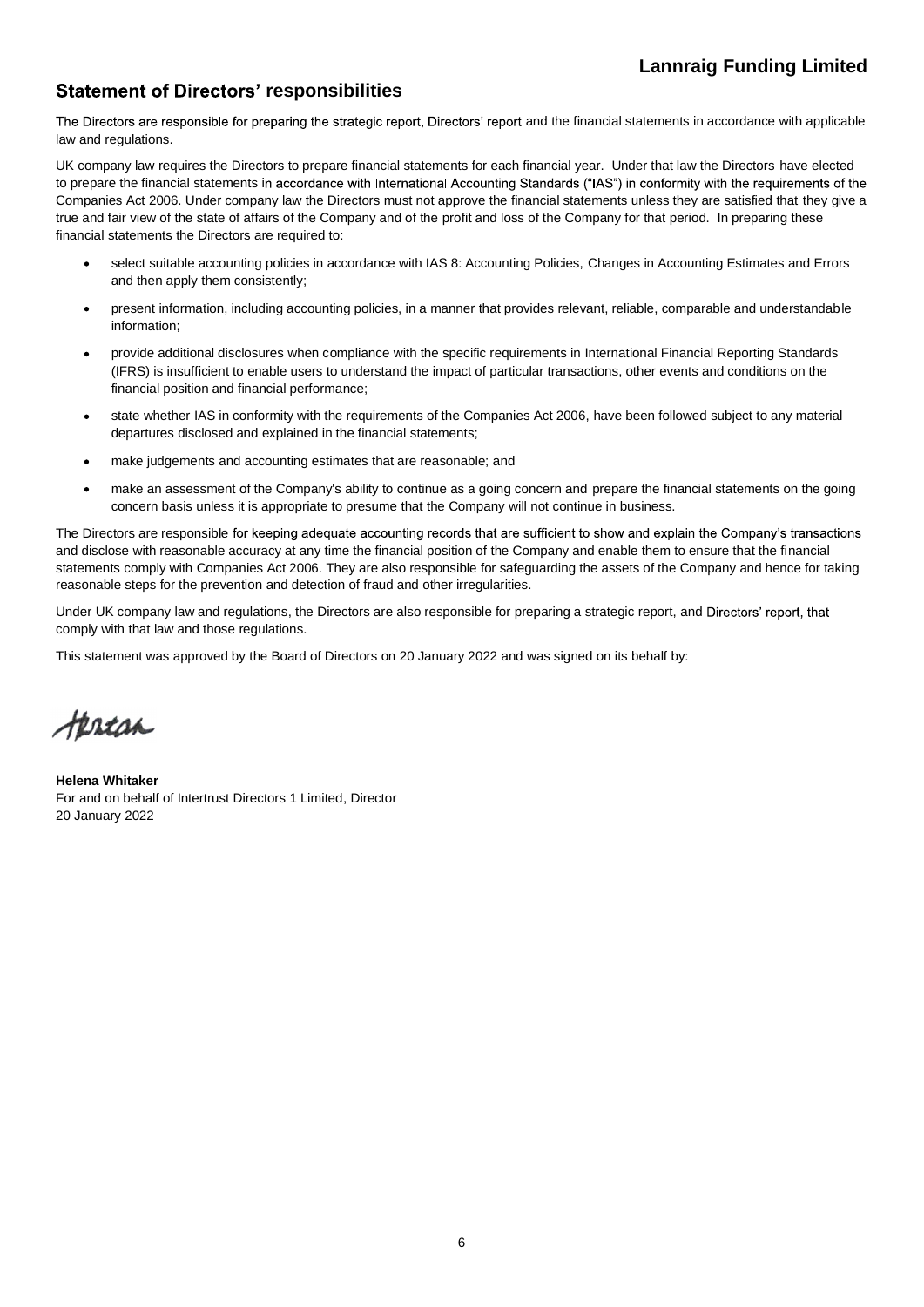# **Independent auditor's report to the members of Lannraig Funding Limited**

#### **Opinion**

We have audited the financial statements of Lannraig Funding Limited for the year ended 30 September 2021 which comprise the statement of comprehensive income, the balance sheet, the statement of changes in equity, the statement of cash flows and the related notes 1.1 to 4.4, including a summary of significant accounting policies. The financial reporting framework that has been applied in their preparation is applicable law and International Accounting Standards in conformity with the requirements of the Companies Act 2006. In our opinion, the financial statements.

In our opinion, the financial statements:

- · give a true and fair view of the Company's affairs as at 30 September 2021 and of its profit for the year then ended;
- have been properly prepared in accordance with International Accounting Standards in conformity with the requirements of the Companies Act 2006; and
- have been properly prepared in accordance with the requirements of the Companies Act 2006.

#### **Basis for opinion**

We conducted our audit in accordance with International Standards on Auditing (UK) ("ISAs (UK)") and applicable law. Our responsibilities under those standards are further described in the Auditor's responsibilities for the audit of the financial statements section of our report. We are independent of the company in accordance with the ethical requirements that are relevant to our audit of the financial statements in the UK, including the FRC's Ethical Standard, and we have fulfilled our other ethical responsibilities in accordance with these requirements.

We believe that the audit evidence we have obtained is sufficient and appropriate to provide a basis for our opinion.

#### **Conclusions relating to going concern**

In auditing the financial statements, we have concluded that the directors' use of the going concern basis of accounting in the preparation of the financial statements is appropriate.

Based on the work we have performed, we have not identified any material uncertainties relating to events or conditions that, individually or collectively, may cast significant doubt on the Company's ability to continue as a going concern for a period of twelve months from the date when the financial statements are authorised for issue.

Our responsibilities and the responsibilities of the directors with respect to going concern are described in the relevant sections of this report. However, because not all future events or conditions can be predicted, this statement is not a guarantee as to the Company's ability to continue as a going concern.

#### **Other information**

The other information comprises the information included in the annual report, other than the financial statements and our auditor's report thereon. The directors are responsible for the other information contained within the annual report.

Our opinion on the financial statements does not cover the other information and, except to the extent otherwise explicitly stated in this report, we do not express any form of assurance conclusion thereon.

Our responsibility is to read the other information and, in doing so, consider whether the other information is materially inconsistent with the financial statements or our knowledge obtained in the course of the audit or otherwise appears to be materially misstated. If we identify such material inconsistencies or apparent material misstatements, we are required to determine whether this gives rise to a material misstatement in the financial statements themselves. If, based on the work we have performed, we conclude that there is a material misstatement of the other information, we are required to report that fact.

#### We have nothing to report in this regard.

#### **Opinions on other matters prescribed by the Companies Act 2006**

In our opinion, based on the work undertaken in the course of the audit:

- the information given in the strategic report and the Directors' report for the financial year for which the financial statements are prepared is consistent with the financial statements; and
- the strategic report and Directors' report have been prepared in accordance with applicable legal requirements.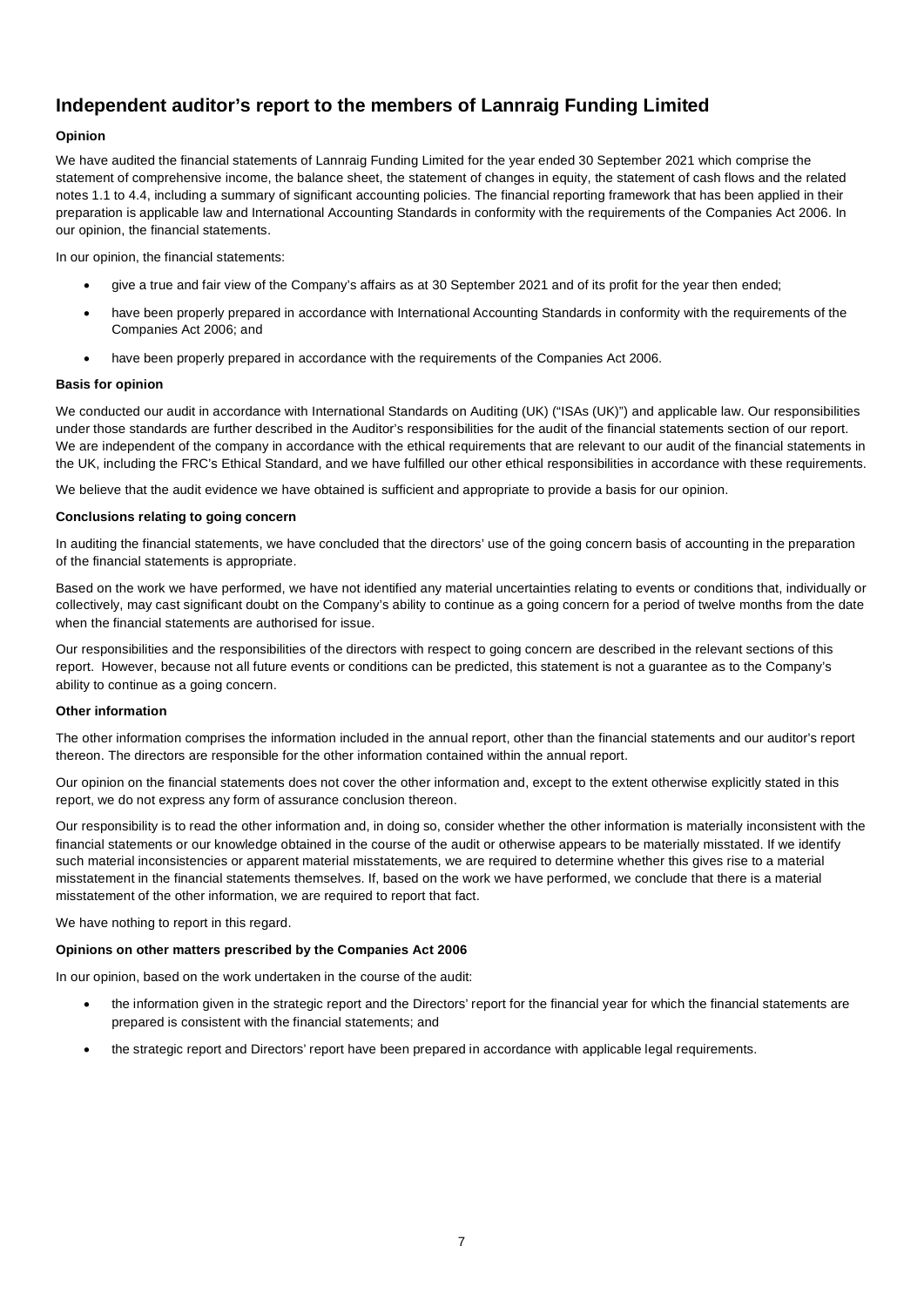# **Independent auditor's report to the members of Lannraig Funding Limited (continued)**

#### **Matters on which we are required to report by exception**

In the light of the knowledge and understanding of the company and its environment obtained in the course of the audit, we have not identified material misstatements in the strategic report or Directors' report.

We have nothing to report in respect of the following matters in relation to which the Companies Act 2006 requires us to report to you if, in our opinion:

- adequate accounting records have not been kept by the parent company, or returns adequate for our audit have not been received from branches not visited by us; or
- the financial statements are not in agreement with the accounting records and returns; or
- · certain disclosures of directors' remuneration specified by law are not made; or
- we have not received all the information and explanations we require for our audit.

#### **Responsibilities of directors**

As explained more fully in the statement of Directors' responsibilities on page 6 the Directors are responsible for the preparation of the financial statements and for being satisfied that they give a true and fair view, and for such internal control as the Directors determine is necessary to enable the preparation of financial statements that are free from material misstatement, whether due to fraud or error.

In preparing the financial statements, the Directors are responsible for assessing the company's ability to continue as a going concern, disclosing, as applicable, matters related to going concern and using the going concern basis of accounting unless the Directors either intend to liquidate the company or to cease operations, or have no realistic alternative but to do so.

#### **Auditor's responsibilities for the audit of the financial statements**

Our objectives are to obtain reasonable assurance about whether the financial statements as a whole are free from material misstatement, whether due to fraud or error, and to issue an auditor's report that includes our opinion. Reasonable assurance is a high level of assurance but is not a guarantee that an audit conducted in accordance with ISAs (UK) will always detect a material misstatement when it exists. Misstatements can arise from fraud or error and are considered material if, individually or in the aggregate, they could reasonably be expected to influence the economic decisions of users taken on the basis of these financial statements.

#### *Explanation as to what extent the audit was considered capable of detecting irregularities, including fraud*

Irregularities, including fraud, are instances of non-compliance with laws and regulations. We design procedures in line with our responsibilities, outlined above, to detect irregularities, including fraud. The risk of not detecting a material misstatement due to fraud is higher than the risk of not detecting one resulting from error, as fraud may involve deliberate concealment by, for example, forgery or intentional misrepresentations, or through collusion. The extent to which our procedures are capable of detecting irregularities, including fraud is detailed below. However, the primary responsibility for the prevention and detection of fraud rests with both those charged with governance of the entity and management.

- · We obtained an understanding of the legal and regulatory frameworks that are applicable to the Company and determined that the most significant are the Companies Act 2006, Market Abuse Regulations, Transparency Regulations, and Tax legislation.
- We understood how the Company is complying with those frameworks by inquiring of management and identifying the controls in place in order to comply.
- We assessed the susceptibility of the Company's financial statements to material misstatement, including how fraud might occur by considering the controls that the Company has established to address risks identified by the entity or that otherwise seek to prevent, deter or detect fraud.
- Based on this understanding we designed our audit procedures to identify noncompliance with such laws and regulations. Our procedures involved inquiries of legal counsel, executive management, internal audit and focused testing.

A further description of our responsibilities for the audit of the financial statements is located on the Financial Reporting Council's website at https://www.frc.org.uk/auditorsresponsibilities. This description forms part of our auditor's report.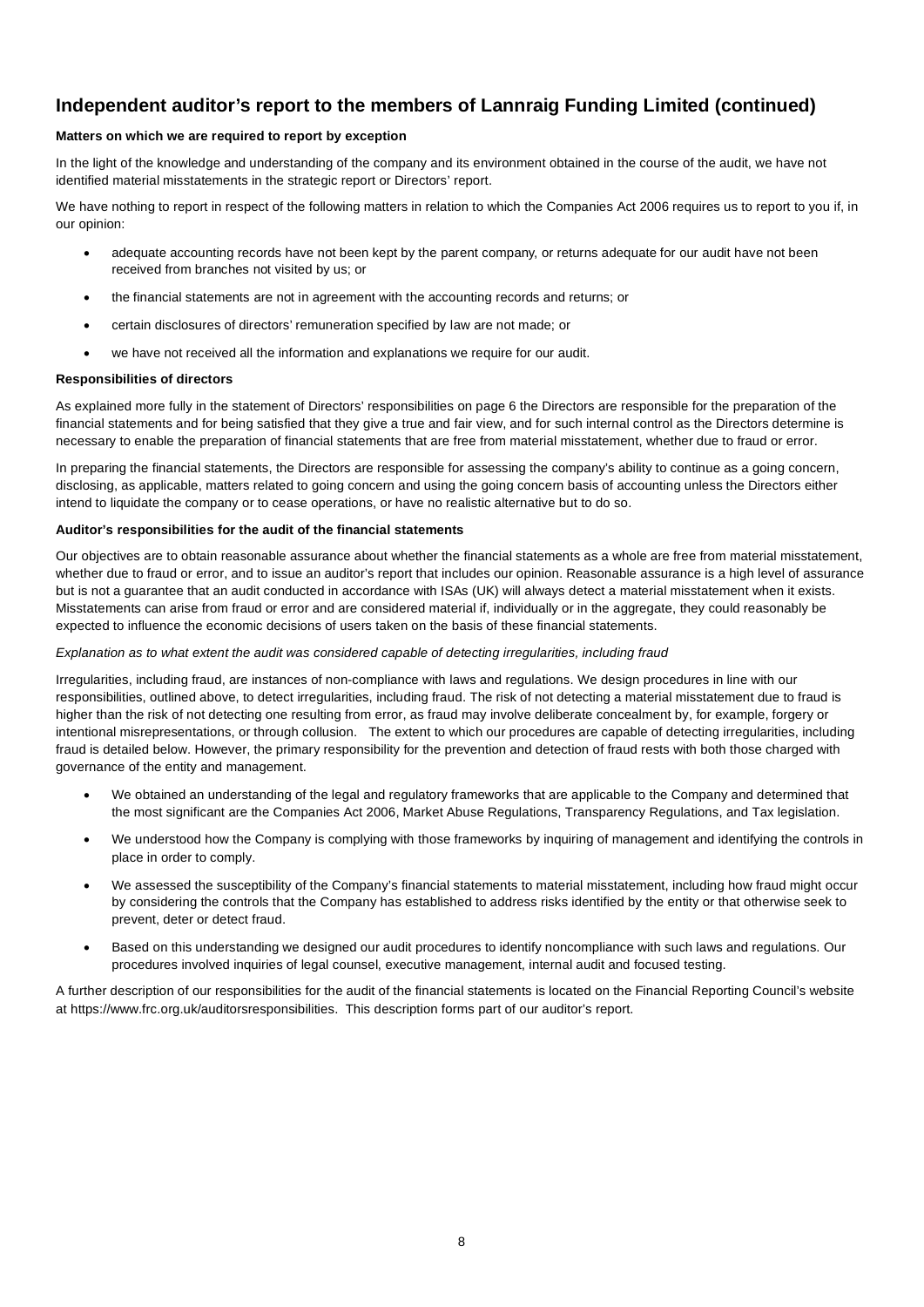## **Independent auditor's report to the members of Lannraig Funding Limited (continued)**

#### **Use of our report**

This report is made solely to the company's members, as a body, in accordance with Chapter 3 of Part 16 of the Companies Act 2006. Our audit work has been undertaken so that we might state to the company's members those matters we are required to state to them in an auditor's report and for no other purpose. To the fullest extent permitted by law, we do not accept or assume responsibility to anyone other than the company and the company's members as a body, for our audit work, for this report, or for the opinions we have formed

Engl & Young LLP

**Blake Adlem (Senior Statutory Auditor)** For and on behalf of Ernst & Young LLP Statutory Auditor, Edinburgh 24 January 2022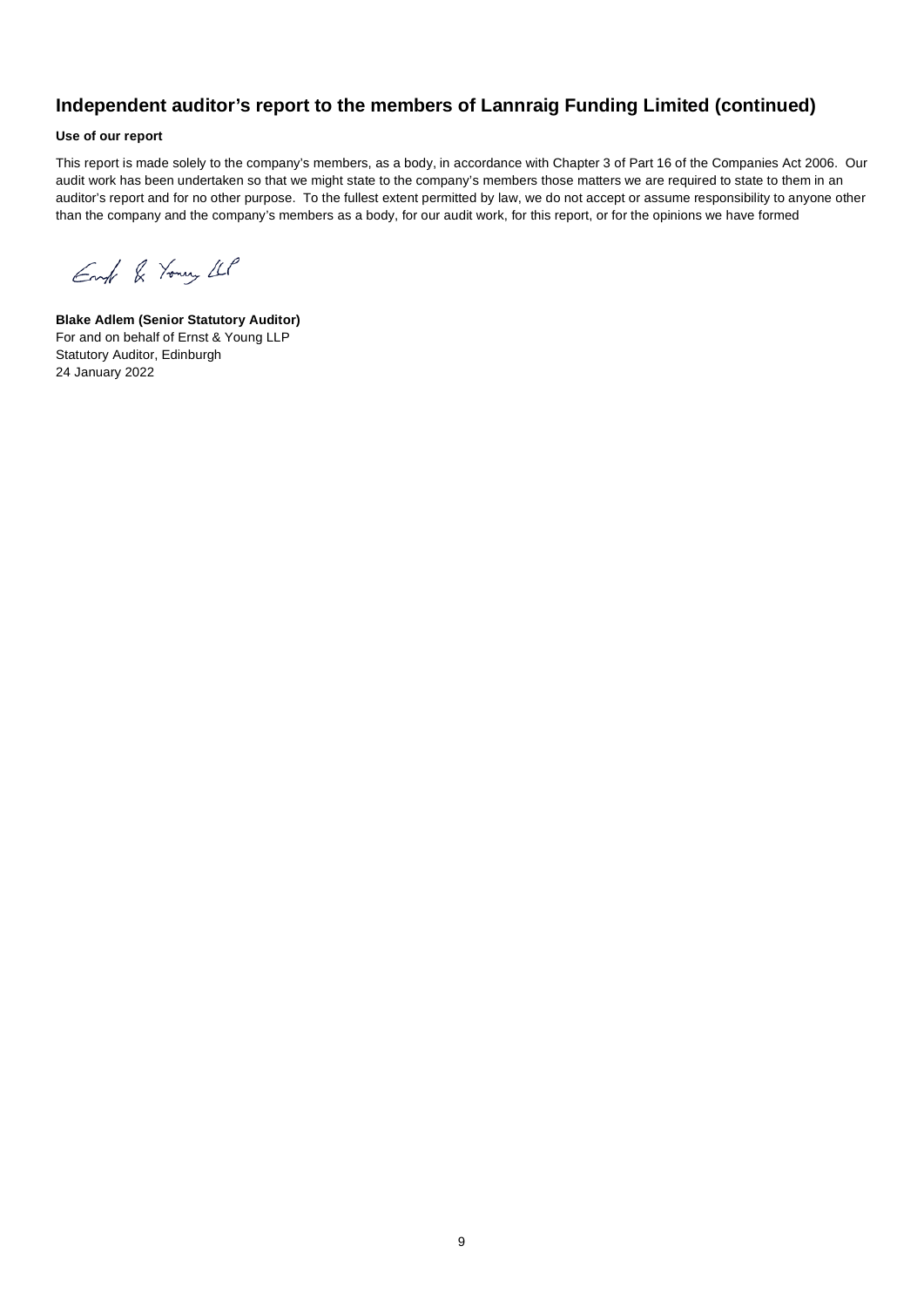# **Statement of comprehensive income for the year ended 30 September**

|                                                           |      | 2021     | 2020       |
|-----------------------------------------------------------|------|----------|------------|
|                                                           | Note | £'000    | £'000      |
| Interest income                                           | 2.2  | 7,775    | 11,937     |
| Interest expense                                          | 2.3  | (7, 653) | (11, 822)  |
| <b>Operating income</b>                                   |      | 122      | 115        |
| Operating expenses                                        | 2.4  | (117)    | (110)      |
| Profit before tax                                         |      | 5        | $\sqrt{5}$ |
| Tax expense                                               | 2.5  | (1)      | (1)        |
| Total comprehensive income attributable to equity holders |      | 4        | 4          |

The notes on pages 14 to 29 form part of these financial statements.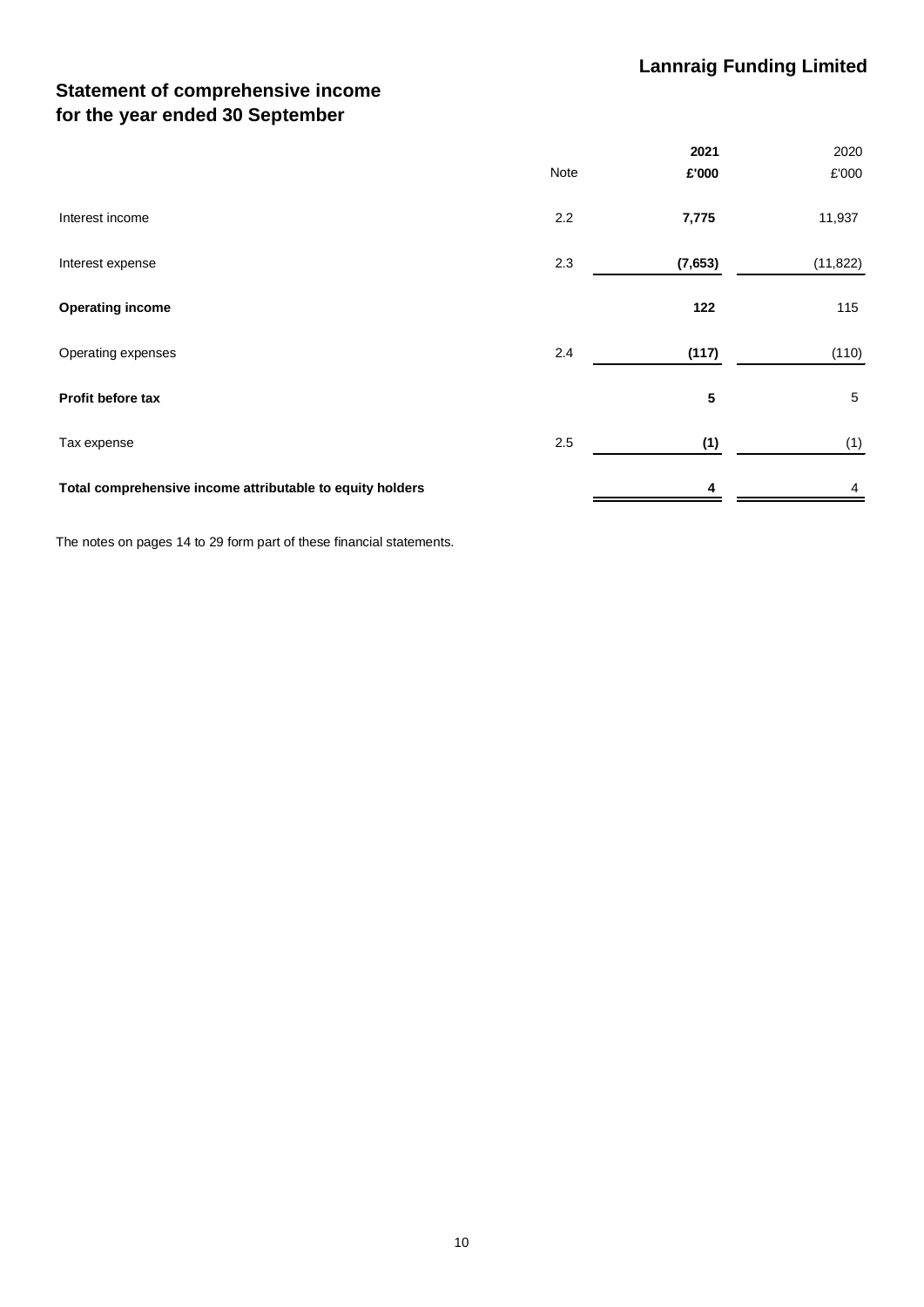# **Lannraig Funding Limited**

# **Balance sheet as at 30 September**

|                                     |      | 2021    | 2020        |
|-------------------------------------|------|---------|-------------|
|                                     | Note | £'000   | £'000       |
| <b>Assets</b>                       |      |         |             |
| Deemed loan                         | 3.1  | 652,266 | 723,777     |
| Reserve fund                        | 3.2  | 35,000  | 35,000      |
| Other assets                        | 3.3  | 6,962   | 6,643       |
| Cash and cash equivalents           | 3.4  | 6,166   | 6,163       |
| <b>Total assets</b>                 |      | 700,394 | 771,583     |
|                                     |      |         |             |
| <b>Liabilities</b>                  |      |         |             |
| Intercompany Loans                  | 3.5  | 694,297 | 766,297     |
| Other liabilities                   | 3.6  | 6,047   | 5,240       |
| Current tax liability               |      | 1       | $\mathbf 1$ |
| <b>Total liabilities</b>            |      | 700,345 | 771,538     |
| <b>Equity</b>                       |      |         |             |
| Share capital                       | 3.8  |         |             |
| Retained earnings                   |      | 49      | 45          |
| <b>Total equity</b>                 |      | 49      | 45          |
| <b>Total liabilities and equity</b> |      | 700,394 | 771,583     |
|                                     |      |         |             |

The notes on pages 14 to 29 form part of these financial statements.

The financial statements were approved by the Board of Directors on 20 January 2022 and signed on its behalf by:

Hercan

**Helena Whitaker** For and on behalf of Intertrust Directors 1 Limited, Director 20 January 2022 Company No: 07681029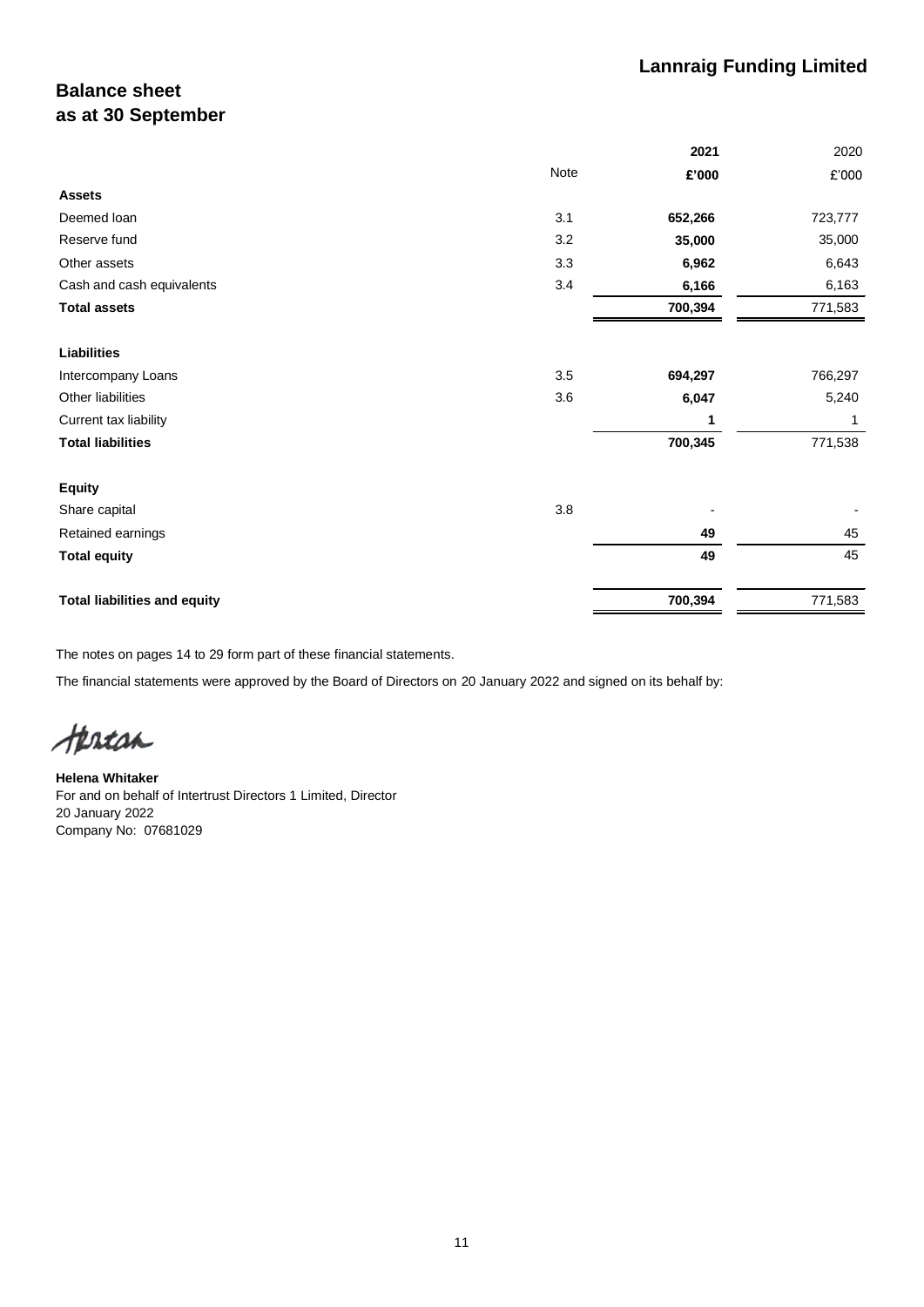# **Statement of changes in equity**

|                                         | <b>Share</b><br>capital<br>£'000 | <b>Retained</b><br>earnings |       | <b>Total</b> |
|-----------------------------------------|----------------------------------|-----------------------------|-------|--------------|
|                                         |                                  | £'000                       | £'000 |              |
| Balance at 30 September 2019            | $\blacksquare$                   | 41                          | 41    |              |
| Total comprehensive income for the year | $\overline{\phantom{0}}$         | 4                           | 4     |              |
| Balance at 30 September 2020            | $\overline{\phantom{0}}$         | 45                          | 45    |              |
| Total comprehensive income for the year | $\overline{\phantom{0}}$         | 4                           | 4     |              |
| Balance at 30 September 2021            |                                  | 49                          | 49    |              |

The notes on pages 14 to 29 form part of these financial statements.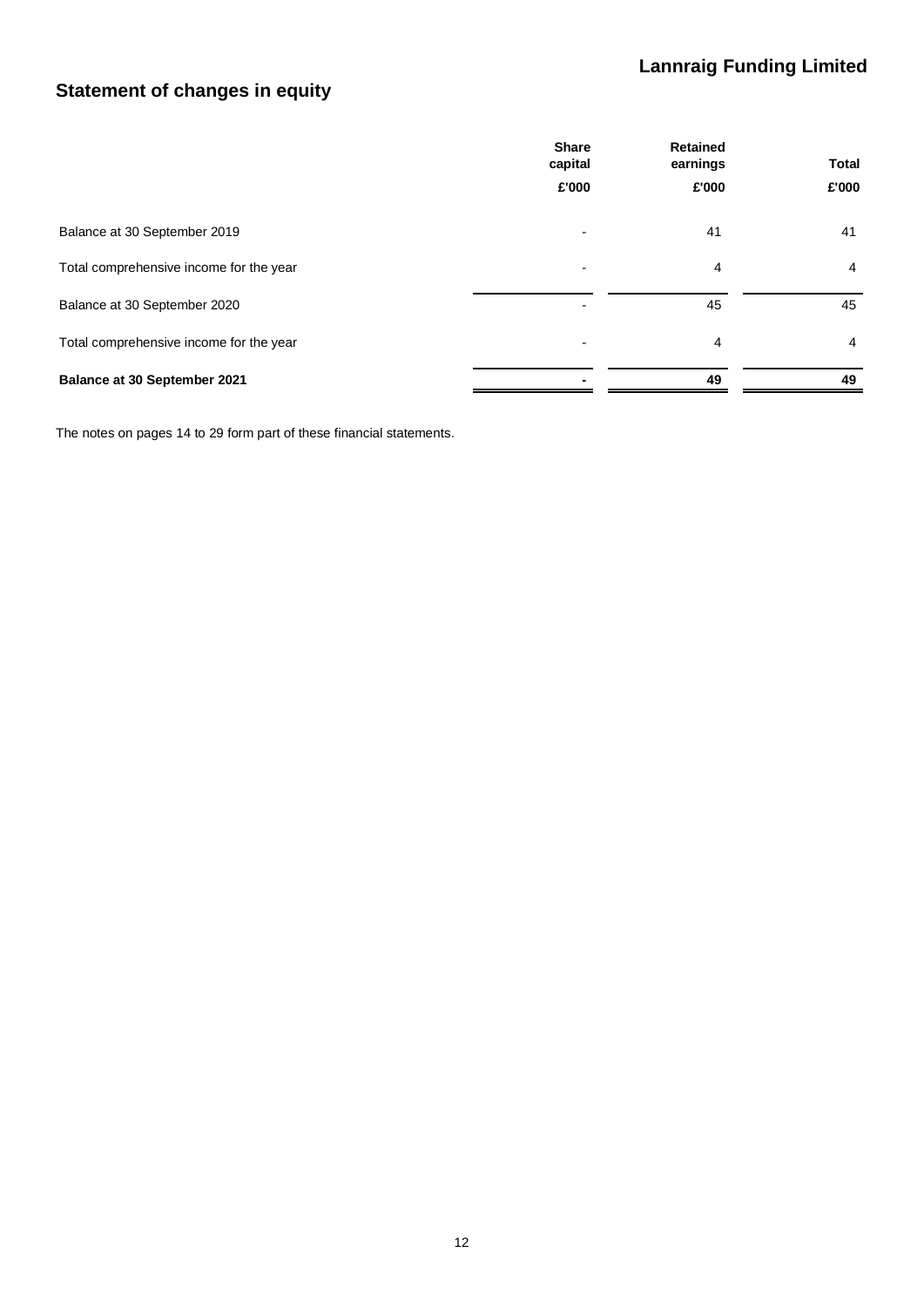# **Statement of cash flows for the year ended 30 September**

|                                                                   | Note | 2021      | 2020      |
|-------------------------------------------------------------------|------|-----------|-----------|
|                                                                   |      | £'000     | £'000     |
| <b>Operating activities</b>                                       |      |           |           |
| <b>Profit before tax</b>                                          |      | 5         | 5         |
| Adjustments for non-cash movements included in profit before tax: |      |           |           |
| Interest income                                                   | 2.2  | (7, 775)  | (11, 937) |
| Interest expense                                                  | 2.3  | 7,653     | 11,822    |
| Adjustments to working capital:                                   |      |           |           |
| Changes in operating assets                                       | 4.1  | (319)     | (216)     |
| Changes in operating liabilities                                  | 4.1  | 1         | (5)       |
| Tax paid                                                          |      | (1)       | (1)       |
| Net cash used in operating activities                             |      | (436)     | (332)     |
| <b>Investing activities</b>                                       |      |           |           |
| Principal repayment of deemed loan                                |      | 72,000    | 72,000    |
| Interest received on deemed loan                                  |      | 7,285     | 15,628    |
| Interest received on cash and cash equivalents                    |      |           | 34        |
| Net cash provided by investing activities                         |      | 79,285    | 87,662    |
| <b>Financing activities</b>                                       |      |           |           |
| Principal repayment of Intercompany Loans                         | 4.1  | (72,000)  | (72,000)  |
| Interest paid on Intercompany Loans                               |      | (6, 846)  | (11, 379) |
| Repayment of subordinated loan                                    | 4.1  |           | (3,930)   |
| Interest paid on subordinated loan                                |      |           | (13)      |
| Net cash used in by financing activities                          |      | (78, 846) | (87, 322) |
| Net increase in cash and cash equivalents                         |      | 3         | 8         |
| Cash and cash equivalents at beginning of year                    |      | 6,163     | 6,155     |
| Cash and cash equivalents at end of year                          | 3.4  | 6,166     | 6,163     |

The notes on pages 14 to 29 form part of these financial statements.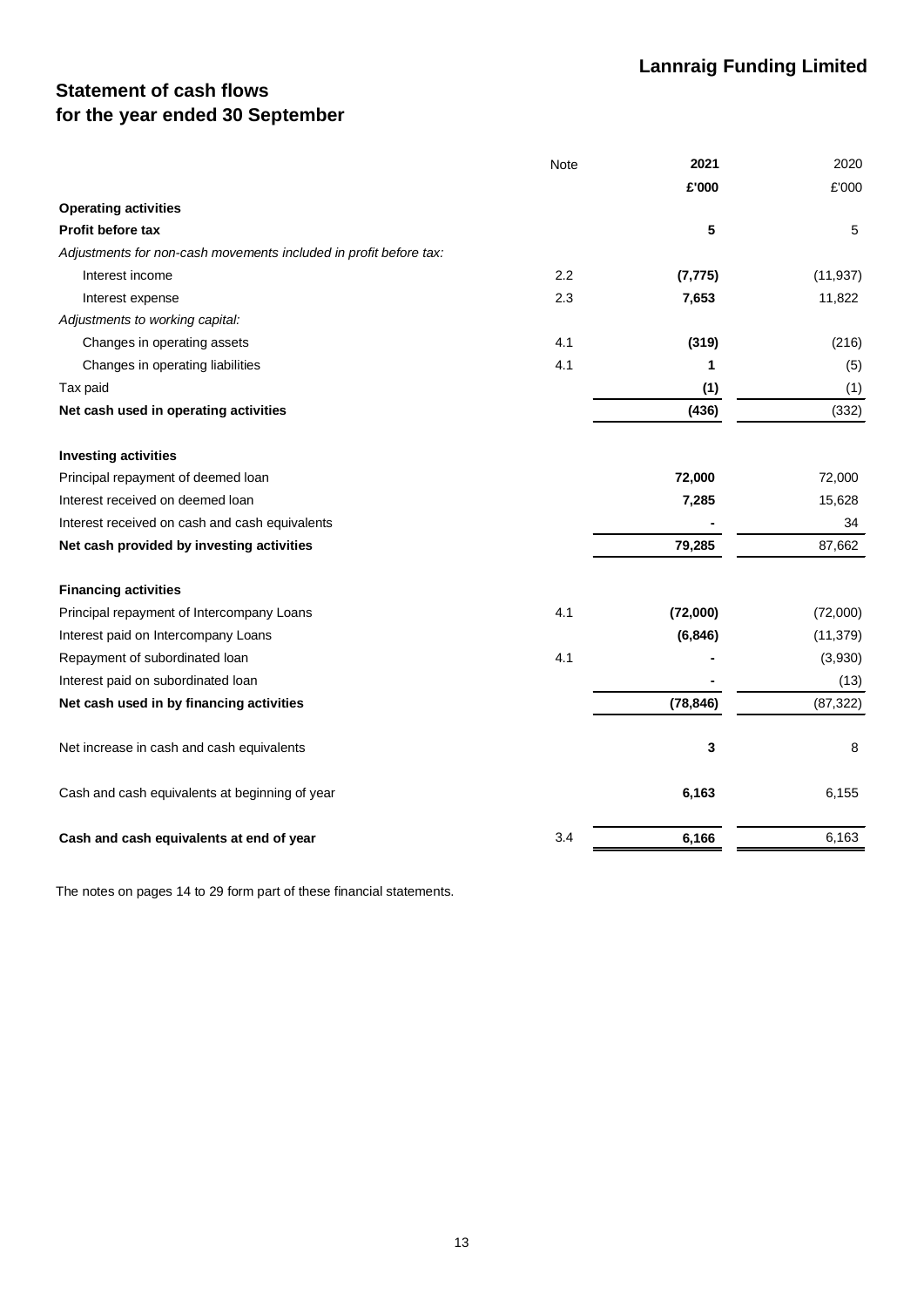# **Notes to the financial statements Section 1: Basis for preparation and accounting policies**

### **1.1 General information**

The Company is incorporated under the Companies Act 2006 and registered in England and Wales as a private limited company.

The immediate parent company is LaHL, a company incorporated under the Companies Act 2006 and registered in England and Wales. The ultimate parent company is Intertrust Corporate Services Limited, a company incorporated and registered in England. Intertrust Corporate Services Limited does not consolidate the results of the Company.

CB PLC, a company incorporated under the Companies Act 2006 and registered in Scotland, is the Originator of the Programme. The smallest group in which the results of the Company are consolidated is that headed by CB PLC. The ultimate controlling entity is VMUK PLC, a company incorporated under the Companies Act 2006 and registered in England and Wales. VMUK PLC and its subsidiary undertakings, which include CB PLC, comprise the Virgin Money UK PLC Group. The Virgin Money UK PLC Group is the largest group in which the results of the Company are consolidated. The financial statements of VMUK PLC may be obtained from VMUK PLC's registered office at Jubilee House, Gosforth, Newcastle upon Tyne, NE3 4PL.

### **1.2 Basis of accounting**

The Company's financial statements, which should be read in conjunction with the strategic report and the Directors' report, have been prepared in accordance with IAS in conformity with the requirements of the Companies Act 2006**<sup>1</sup>** . The financial information has been prepared under the historical cost convention.

### **1.3 Going concern**

The Company's business activities, together with the factors likely to affect its future development, performance and position are set out in the strategic report. In addition, note 4.3 to the financial statements includes the Company's risk management objectives.

The Company has access to financial resources through its interest in the deemed loan. It is the intention of the Directors of the Company to continue operations while the Programme supports the funding and liquidity needs of the Group. Due to the limited recourse nature of the Intercompany Loans and associated Notes issued by LaMI, the ultimate risk is borne by the Noteholders, therefore any shortfall in the proceeds from the deemed loan will be a risk to the Noteholders of the Programme rather than the Company.

The Directors believe the Company is well placed to manage its business risks successfully in line with the Programme documentation. Accordingly, the financial statements have been prepared on a going concern basis.

### **1.4 Accounting policies**

#### **(a) Functional and presentation currency**

Items included in the financial statements of the Company are measured using the currency of the primary economic environment in which the entity operates (the 'functional currency'). The financial statements are presented in pounds sterling ("GBP"), which is also the Company's presentation currency, rounded to the nearest thousand pounds ("£'000") unless otherwise stated.

#### **(b) Interest income and interest expense**

Interest income is reflected in the statement of comprehensive income using the effective interest ("EIR") method which discounts the estimated future cash payments or receipts over the expected life of the financial instrument to the gross carrying amount of the non-credit impaired financial asset. Interest expense is reflected in the statement of comprehensive income using the same EIR method on the amortised cost of the financial liability.

When calculating the EIR, cash flows are estimated considering all contractual terms of the financial instrument (e.g. prepayment, call and similar options) excluding future expected credit losses ("ECL"). The calculation includes all amounts paid or received that are an integral part of the EIR such as transaction costs and all other premiums or discounts. Where it is not possible to reliably estimate the cash flows or the expected life of a financial instrument (or group of financial instruments), the contractual cash flows over the full contractual term of the financial instrument (or group of financial instruments) are used.

#### *Deferred consideration expense to LaMI*

Deferred consideration to LaMI arises when LaMI requires additional income to provide for expenses and meet the pre-defined profit level. Deferred consideration to LaMI is paid in priority to the deferred consideration paid to the Originator, CB PLC, as per priority of payments in the Programme documentation. The expense is included in interest expense in the statement of comprehensive income and is accrued as a payable until settled.

<sup>1</sup> As the Company's accounting year straddles 31 December 2020, the date the UK ceased to be subject to EU law, the 2021 published financial reports are required to follow EU adopted IFRSs' from 1 October 2021, the Company will follow and refer only to UK adopted IAS, with the UK Endorsement Board being the body responsible for providing authorisation for the use of new International Accounting Standards Board("IASB") standards, amendments or interpretations in the UK from 1 January 2021. As at 30 September 2021, there were no material endorsement disparities between the UK and EU.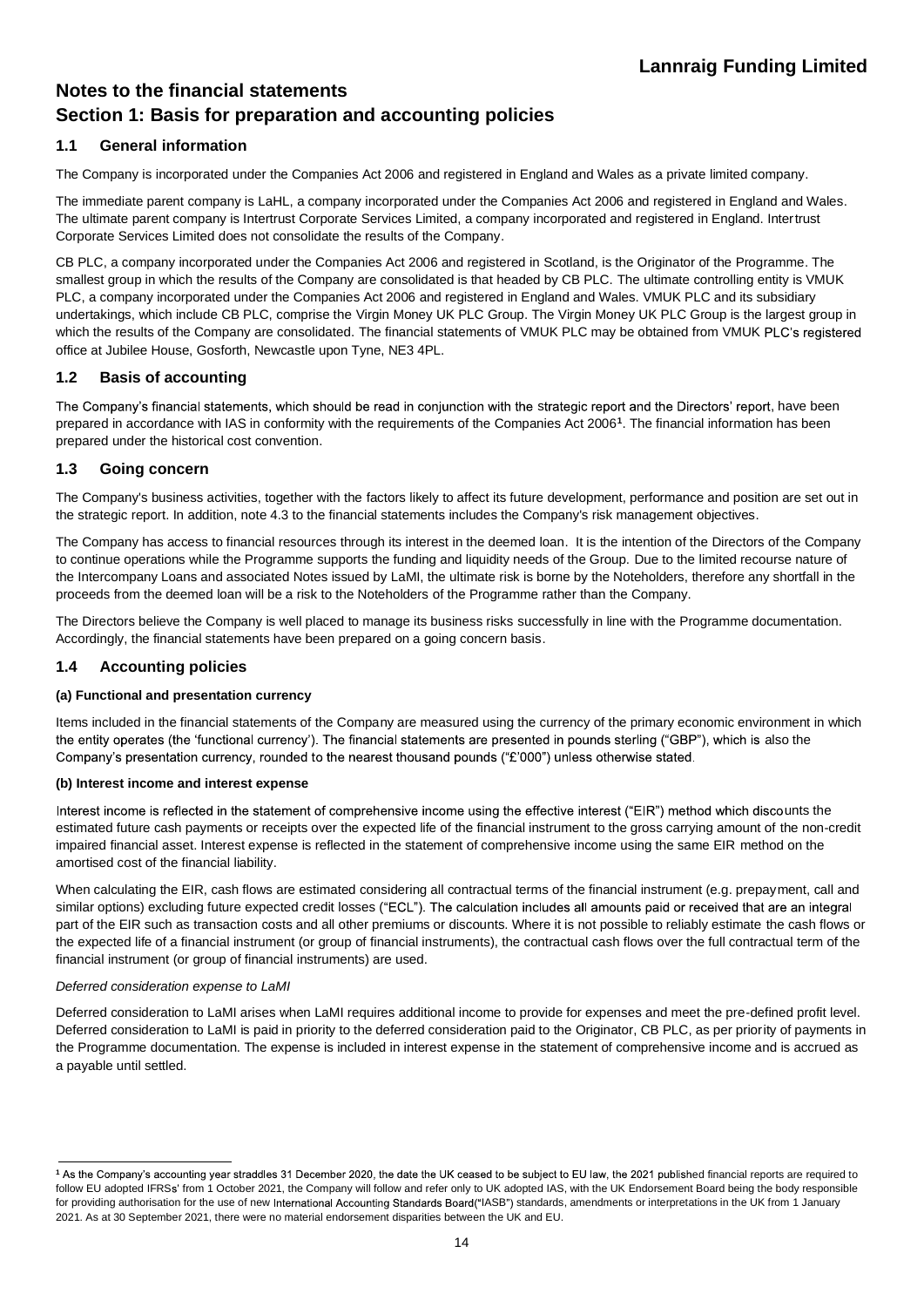# **Notes to the financial statements (continued) Section 1: Basis for preparation and accounting policies (continued)**

### **1.4 Accounting policies (continued)**

#### **(c) Income tax**

Income tax on the profit or loss for the year comprises current tax. Income tax is recognised in the statement of comprehensive income except to the extent that it is related to items recognised in equity, in which case the tax is also recognised in equity.

Income tax expense is the tax payable on the current year's taxable income based on the applicable tax rate adjusted by changes in deferred tax assets and liabilities and is based on the permanent tax regime for securitisation companies.

#### *Current tax*

Current tax is the expected tax payable on the taxable income for the year, using tax rates enacted or substantively enacted at the balance sheet date, and any adjustment to tax payable in respect of previous years.

#### **(d) Financial instruments**

#### *Recognition and derecognition*

A financial asset or a financial liability is recognised on the balance sheet when the Company becomes party to the contractual provisions of the instrument.

The Company derecognises a financial asset when the contractual cash flows from the asset expire or it transfers the right to receive contractual cash flows on the financial asset in a transaction in which substantially all the risk and rewards of ownership are transferred. Financial liabilities are derecognised from the balance sheet when the Company has discharged its obligation to the contract, or the contract is cancelled or expires.

#### *Classification and measurement*

The Company measures a financial asset or liability on initial recognition at its fair value, plus or minus transaction costs that are directly attributable to the acquisition or issue of the financial asset or the financial liability (with the exception of financial assets or liabilities at fair value through profit or loss, where transaction costs are recognised directly in the statement of comprehensive income as they are incurred).

#### *Financial assets*

Subsequent accounting for a financial asset is determined by the classification of the asset depending on the underlying business model and contractual cash flow characteristics. This results in classification within one of the following categories: i) amortised cost, ii) fair value through other comprehensive income ("FVOCI"), or iii) fair value through profit or loss ("FVTPL"). The Company has no financial assets classified as FVOCI or FVTPL.

A financial asset is measured at amortised cost when (i) the asset is held within a business model whose objective is achieved by collecting contractual cash flows; and (ii) the contractual terms give rise to cash flows on specified dates which are solely payments of principal and interest on the principal amount outstanding. Financial assets held at amortised cost are assessed for impairment using the ECL methodology. Further detail is provided in note 1.5.

The Company's cash and cash equivalents, reserve funds and deemed loan are classified as financial assets at amortised cost. This classification is determined by the business model under which the Company uses the assets ('held to collect' business model) and the nature of the assets' cash flows. The cash flows have been determined to be solely payments of principal and interest, reflecting the basic lending arrangement.

#### *Financial liabilities*

All of the Company's financial liabilities are classified as financial liabilities at amortised cost.

#### *Fair value measurement*

Fair value is defined as the price that would be received to sell an asset or paid to transfer a liability in an orderly transaction between market participants at the measurement date.

When available, the Company measures the fair value of an instrument using quoted prices in an active market for that instrument. A market is regarded as active if transactions for the asset or liability take place with sufficient frequency and volume to provide pricing information on an ongoing basis.

Where no such active market exists for the particular asset or liability, the Company uses a valuation technique to arrive at the fair value, including the use of transaction prices obtained in recent arm's length transactions where possible, discounted cash flow analysis, option pricing models and other valuation techniques commonly used by market participants. In doing so, fair value is estimated using a valuation technique that makes maximum possible use of market inputs and that places minimal possible reliance upon entity-specific inputs.

The best evidence of the fair value of a financial instrument at initial recognition is the transaction price (i.e. the fair value of the consideration given or received) unless the fair value of that instrument is evidenced by comparison with other observable current market transactions in the same instrument (i.e. without modification or repackaging) or based on a valuation technique whose variables include only data from observable markets. When such evidence exists, the Company recognises profits or losses on the transaction date.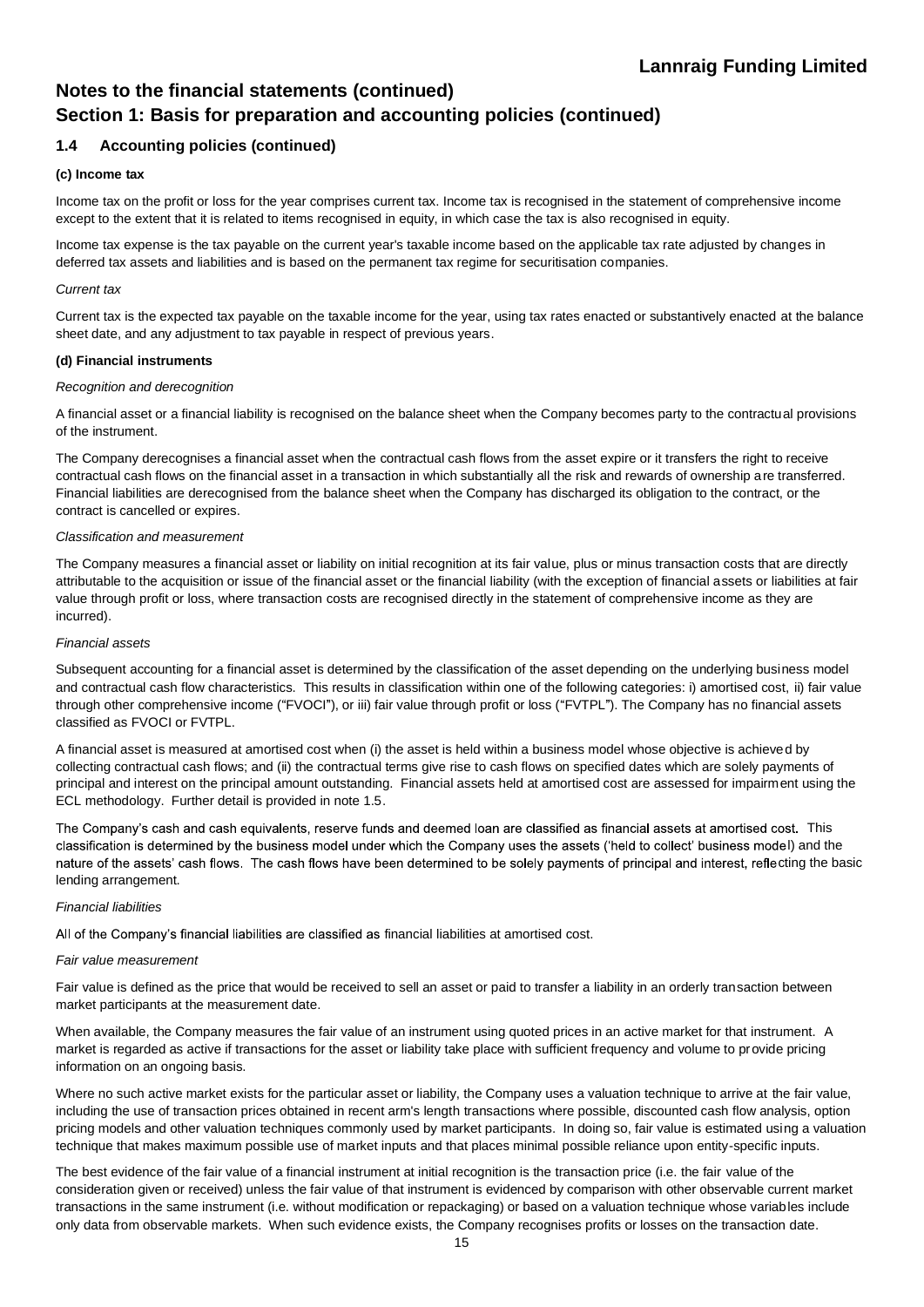# **Notes to the financial statements (continued) Section 1: Basis for preparation and accounting policies (continued)**

### **1.4 Accounting policies (continued)**

#### **(e) Deemed loan**

Where a transferor retains substantially all the risks and rewards associated with the transferred assets, the transaction is accounted for as a financing transaction, notwithstanding that it is a sale transaction from a legal perspective. The Company has concluded that CB PLC has retained substantially all the risks and rewards of the pool of mortgage loans held by the Trustee. As a consequence, the Company has concluded that the Company should not recognise the beneficial interest in the mortgage loans on its balance sheet but rather a deemed loan at amortised cost due from CB PLC.

Initial recognition of the deemed loan corresponds to the initial consideration paid by the Company for the interest in the Trust Property. The Company recognises principal and interest cash flows from the underlying pool of mortgage loans only to the extent that it is entitled to such cash flows in accordance with the Company revenue and principal priority of payments as detailed in the Programme documentation. Cash flows attributable to CB PLC are not recognised in the Company's statement of comprehensive income.

#### *Deferred consideration to CB PLC*

Deferred consideration to CB PLC arises when there is surplus income of the underlying mortgage loans to which the Company has a beneficial interest, to the extent that it exceeds the costs and allowable profit of the Company. Deferred consideration is payable to CB PLC as the Originator of the Programme. As the Company does not recognise income to which it is not beneficially entitled, deferred consideration payable is accounted for as a deduction against the deemed loan and the associated expense is recognised in the statement of comprehensive income as a deduction against deemed loan interest income.

#### *Basis swaps*

The Company uses derivative financial instruments to manage exposure to interest rate risk, which arises when there is a mismatch between fixed interest rate and floating interest rates, and different repricing characteristics between assets and liabilities.

As the transfer of the Trust Property did not qualify for derecognition, the basis swap derivatives have not been separately recognised on the balance sheet, but the effect of the derivatives has been recognised as a component of the deemed loan.

#### **(f) Reserve funds**

Reserve funds are held in line with the Programme documentation, which places restrictions on the timing and use of the funds. The reserve funds are held as cash at bank, which is measured at amortised cost.

#### **(g) Other assets**

Other assets include intercompany receivables and pre-paid expenses, which are recognised initially at fair value and subsequently measured at amortised cost.

#### **(h) Cash and cash equivalents**

Cash and cash equivalents are measured at amortised cost and are derecognised when the rights to receive cash flows have expired or the Company has transferred substantially all the risks and rewards of ownership. For the purposes of the statement of cash flows, cash and cash equivalents comprise balances with less than three months' maturity from the date of acquisition.

#### **(i) Intercompany Loans**

The loans issued under the terms of the Global Intercompany Loan Agreement with LaMI comprise the Intercompany Loans. The Intercompany Loans are initially recognised on the balance sheet at the fair value of the proceeds received and subsequently measured at amortised cost.

#### **(j) Other liabilities**

Other liabilities include non-interest earning intercompany payables and accrued expenses, which are recognised initially at fair value and subsequently measured at amortised cost.

#### **(k) Share capital**

Ordinary shares are classified as equity. Incremental costs directly attributable to the issue of ordinary shares are recognised as a deduction from equity, net of tax effects.

#### **(l) Capital management overview**

The Company is not subject to externally imposed capital requirements outside the scope of Programme documentation. The Company considers its capital to reflect share capital which can be found in the balance sheet on page 11.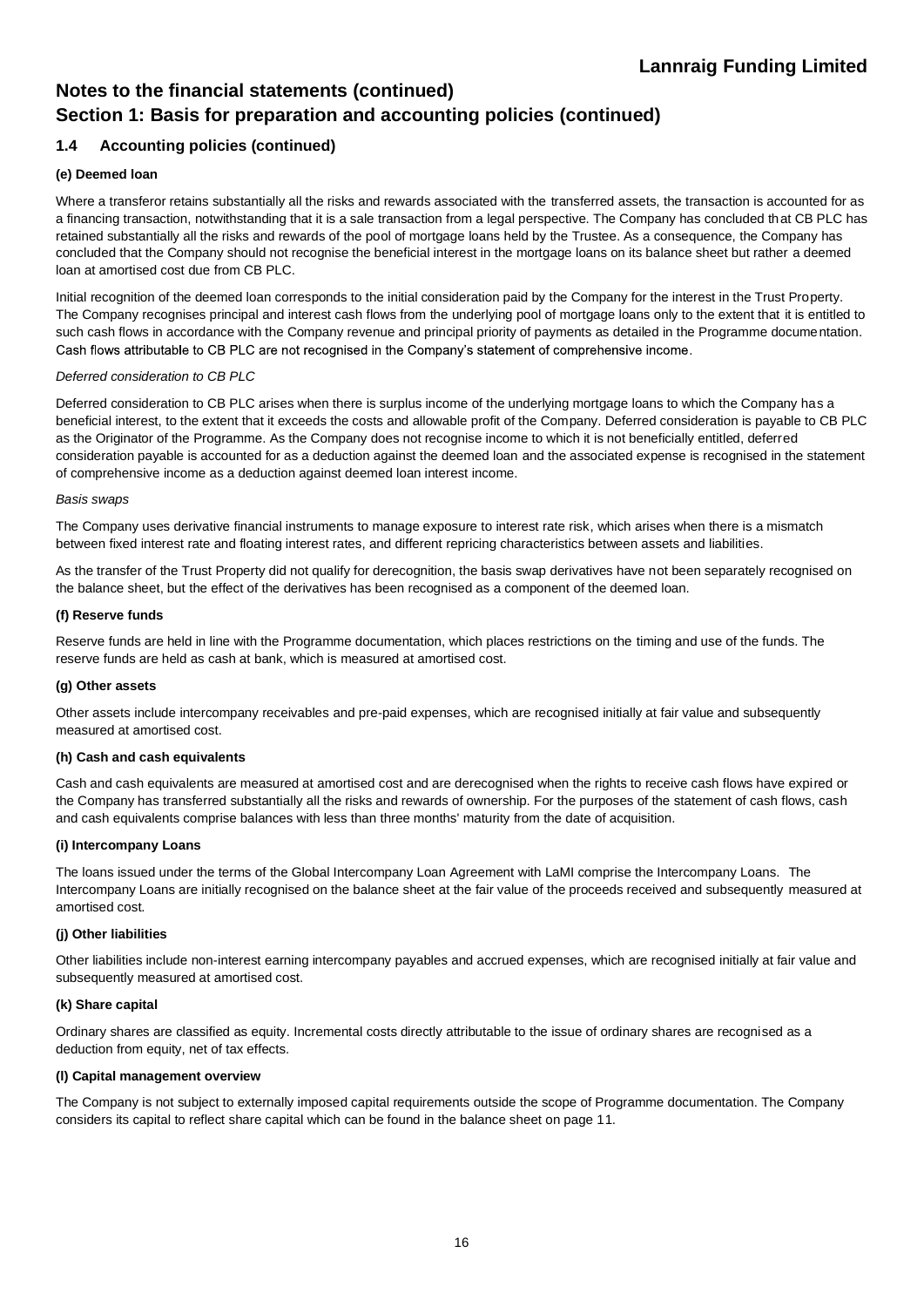# **Notes to the financial statements (continued) Section 1: Basis for preparation and accounting policies (continued)**

### **1.5 Critical accounting estimates and judgements**

The preparation of financial statements in conformity with IAS requires the Directors to make judgements, estimates and assumptions that affect the reported amounts of assets, liabilities, revenues and expenses reported in these financial statements. Assumptions made at each balance sheet date are based on best estimates at that date and are reviewed by the Directors at each reporting date. Although the Company has internal control systems in place to ensure that estimates can be reliably measured, actual amounts may differ from those estimates. The most significant use of estimates and judgements relate to the following:

#### **Fair value of financial instruments**

Where the fair values of financial assets and liabilities recorded on the balance sheet cannot be derived from active markets, they are determined using a variety of valuation techniques that include the use of mathematical models. The inputs to these models are derived from observable market data where possible, but where observable market data is not available, judgement is required to establish fair values. The valuation of these financial instruments is described in more detail in note 3.7.

#### **Impairment of financial assets**

At initial recognition, allowance is made for ECLs resulting from default events that are forecast within the next 12 months (12-month ECL). In the event of a significant increase in credit risk since origination, allowance (or provision) is made for ECLs resulting from all possible default event over the expected life of the financial instrument (lifetime ECL). In assessing a significant increase in credit risk, the Company monitors the level of credit enhancement within the programme as detailed in the monthly reporting, as well as consider the presence of any trigger events as per the Programme documentation.

Financial assets where 12-month ECL are recognised are considered to be Stage 1; financial assets which are considered to have experienced a significant increase in credit risk since initial recognition are in Stage 2; and financial assets which have defaulted or are otherwise considered to be credit impaired are allocated to Stage 3.

Unlike other financial instruments, the deemed loan is, by its construction, an instrument that incorporates credit enhancement. The interest due on the deemed loan is only due to the extent it matches the obligations of the entity. All securitisation programmes incorporate credit enhancement in the form of excess spread and various reserve funds for use in the event the cash flow for a particular payment period is insufficient. ECL for the deemed loan would only therefore be recognised where the ECL on the underlying assets were large enough that no credit enhancement remained, which is not currently the case. As at 30 September 2021, management judges ECLs based on the available supportable information, to be immaterial and as a result no ECL disclosures are presented.

#### **1.6 New accounting standards and interpretations**

#### **(a) New accounting standards and interpretations adopted during the year**

The Group has adopted a number of IASB pronouncements in the current financial year, none of which have had a material impact on the financial statements of the Company:

- amendments to IFRS 3 'Business Combinations' issued October 2018 and effective for financial years beginning on or after 1  $\bullet$ January 2020 This amendment revises the definition of a business and will assist in clarifying whether a transaction is an asset acquisition or a business combination;
- amendment to IAS 1 and IAS 8 'Definition of Material' issued in October 2018 and effective prospectively for financial years beginning on or after 1 January 2020. The amendments are intended to make the definition of material easier to understand and are not intended to alter the underlying concept of materiality in IASs. The concept of obscuring' material information with immaterial information has been included as part of the new definition; and

#### *Early adoption - Interest Rate Benchmark Reform Phase 2 (Amendments to IFRS 9, IAS 39, IFRS 7, IFRS 4 and IFRS 16)*

Following completion of the second part of the IASB's two-phased project, amendments were issued in August 2020 (adopted for use in both the UK and EU in January 2021) and effective for financial years beginning on or after 1 January 2021. The Group has early adopted these Phase 2 amendments this year, applied from 1 October 2020.

The Phase 2 amendments address issues that might affect financial reporting as a result of the reform of an interest rate benchmark, including the effects of changes to contractual cash flows or hedging relationships arising from the replacement of an interest rate benchmark with an alternative benchmark rate.

There was no impact on amounts reported in current or prior years as a result of early adoption of the Phase 2 amendments as the Company early adopted the Phase 1 amendments last year and has no remaining items which are subject to the interest rate benchmark reform.

#### **(b) New accounting standards and interpretations not yet adopted**

The IASB has issued a number of minor amendments to IFRSs' that are not mandatory for the current financial year and have not been early adopted by the Company. These amendments are not expected to have a material impact for the Company and have therefore not been listed.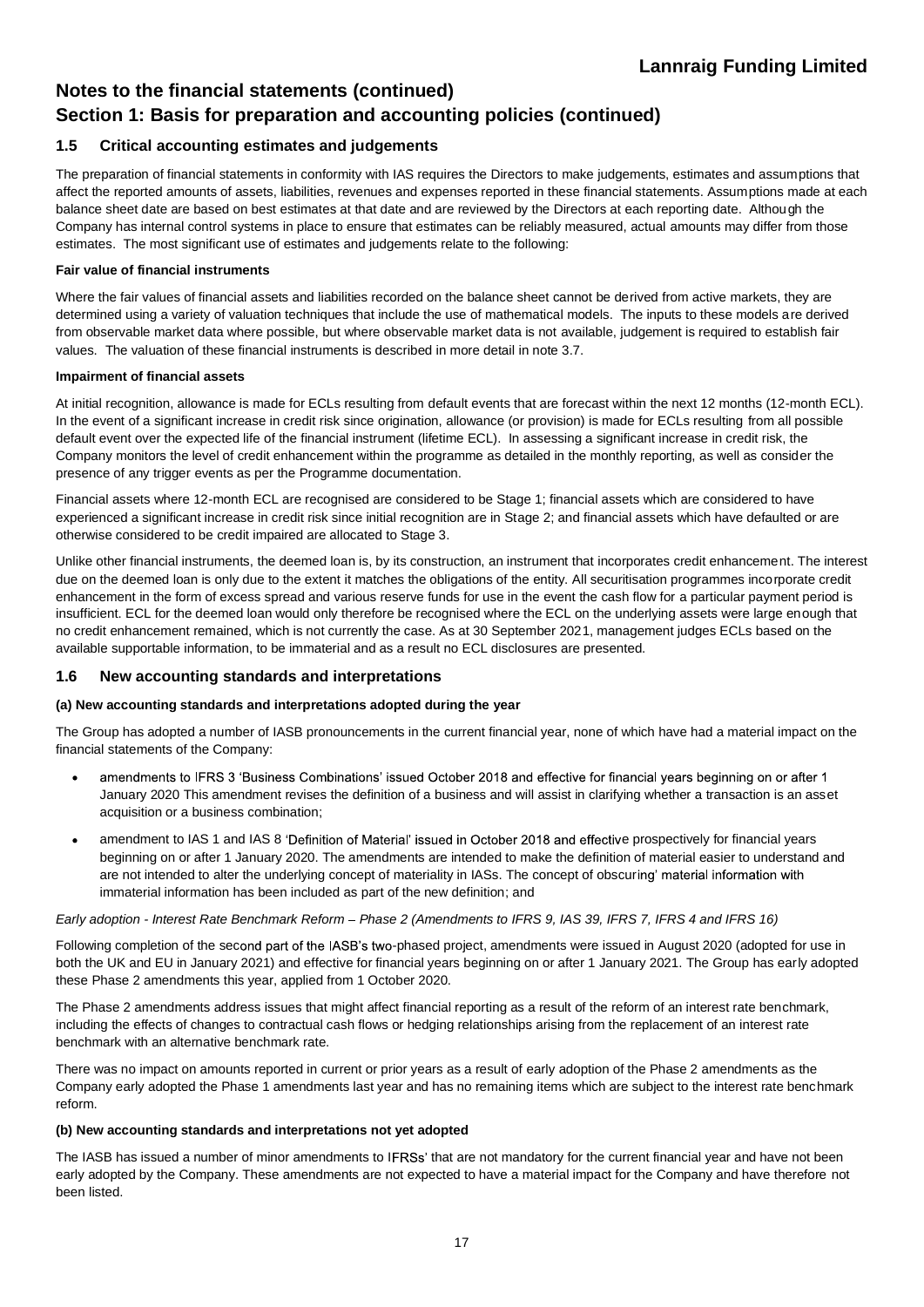# **Notes to the financial statements (continued) Section 2: Results for year**

### **2.1 Employee costs and Directors' emoluments**

The Company does not have any employees thus there are no associated costs included within these financial statements (2020: £Nil). The corporate administrative duties of the Company have been outsourced to an external services provider, Intertrust Corporate Services. Refer to page 4 for details of Directors emoluments.

### **2.2 Interest income**

|                                              | 2021           | 2020   |
|----------------------------------------------|----------------|--------|
|                                              | £'000          | £'000  |
| Interest income on deemed loan               | 7,775          | 11,903 |
| Interest income on cash and cash equivalents | $\blacksquare$ | 34     |
|                                              | 7.775          | 11,937 |

Interest income on the deemed loan represents the income on the underlying mortgage loans, reduced by the net expense on the basis swap and deferred consideration expense of £10,795,000 (2020: £10,366,000).

### **2.3 Interest expense**

|                                               | 2021<br>£'000            | 2020<br>£'000 |
|-----------------------------------------------|--------------------------|---------------|
| Interest expense on Intercompany Loans        | 6,846                    | 11,143        |
| Deferred consideration expense to LaMI        | 806                      | 668           |
| Interest expense on cash and cash equivalents |                          |               |
| Interest expense on subordinated loan         | $\overline{\phantom{a}}$ | 11            |
|                                               | 7,653                    | 11,822        |

### **2.4 Operating expenses**

|                          | 2021<br>£'000 | 2020<br>£'000 |
|--------------------------|---------------|---------------|
| Cash management fee      | 100           | 100           |
| Other operating expenses | 17            | 10            |
|                          | 117           | 110           |

During the year, the Company expensed £5,000 (2020: £2,000) of audit fees which are included in other operating expenses.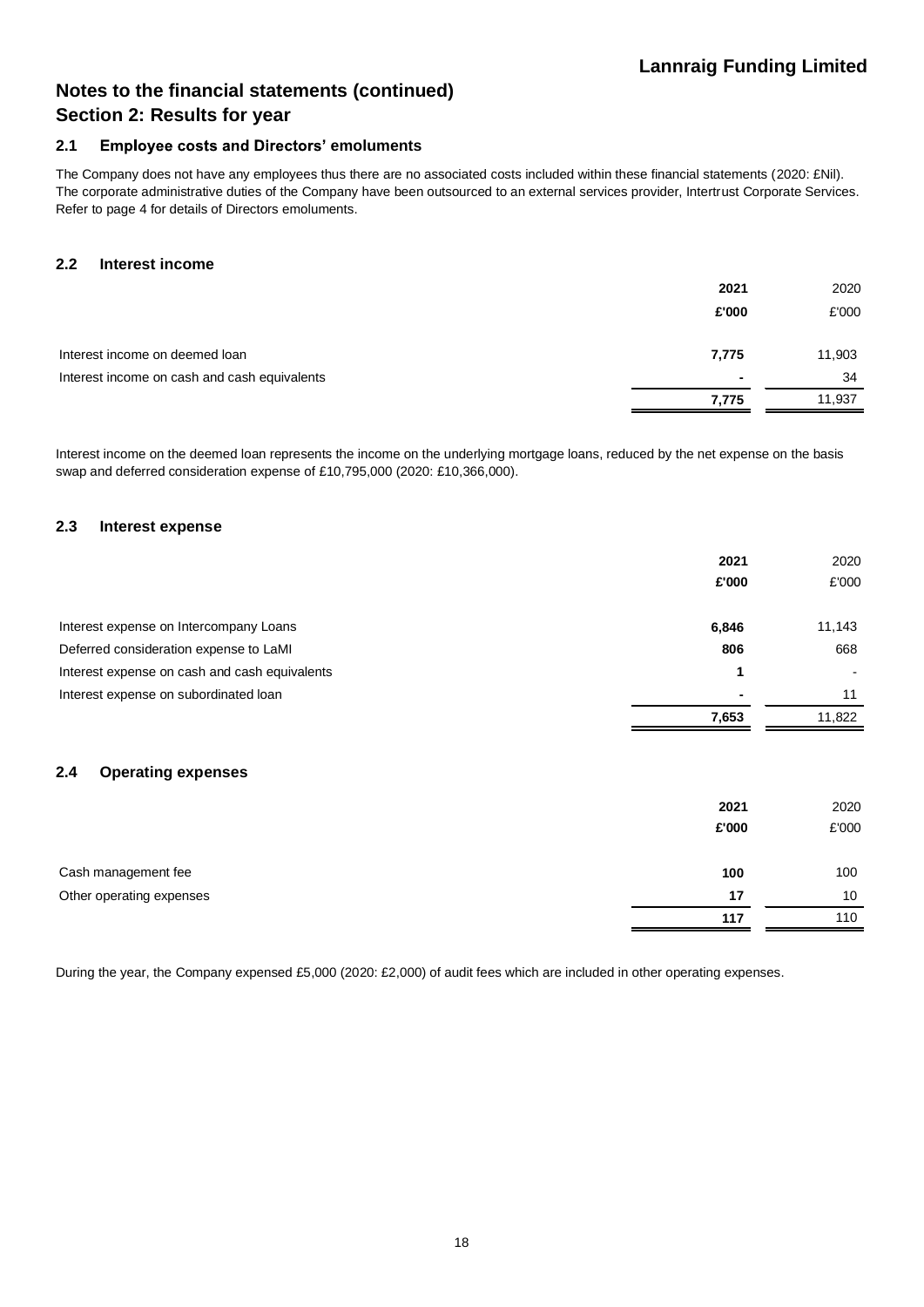# **Notes to the financial statements (continued) Section 2: Results for year (continued)**

### **2.5 Income tax**

The Company is taxable under the Taxation of Securitisation Companies Regulations 2006 ("Securitisation Regulations"), which is effective for accounting years beginning on or after the 1 January 2007. As the payments condition has been satisfied at all times during the accounting year, the calculation of corporation tax is based on the Company's retained profits.

The Company is entitled to retain an amount of £4,800 (2020: £4,800) for year ended 30 September 2021. This annual profit meets the definition of retained profits under the Securitisation Regulations and is taxable at the current taxation rate.

|                                                                          | 2021  | 2020  |
|--------------------------------------------------------------------------|-------|-------|
|                                                                          | £'000 | £'000 |
| Tax expense comprises                                                    |       |       |
| Current tax expense                                                      |       |       |
| The total charge can be reconciled to the accounting profit as follows:  |       |       |
| Profit before tax                                                        | 5     |       |
| Income tax expense calculated at standard UK tax rate of 19% (2020: 19%) |       |       |
| Income tax expense recognised in the statement of comprehensive income   |       |       |

The charge above has been calculated in accordance with the permanent regime for taxation of securitisation companies.

Since 1 April 2017, the statutory rate of UK corporation tax has been 19%. The previously enacted corporation tax reduction to 17% on 1 April 2020 was cancelled in the Budget of 11 March 2020, and a resolution effecting this passed by Parliament on 17 March 2020. An increase in the UK corporation rate from 19% to 25% (effective 1 April 2023) was substantively enacted on 24 May 2021. This will increase the Company's future current tax charge accordingly. The change to the tax rate has no impact on the amount disclosed in the financial statements.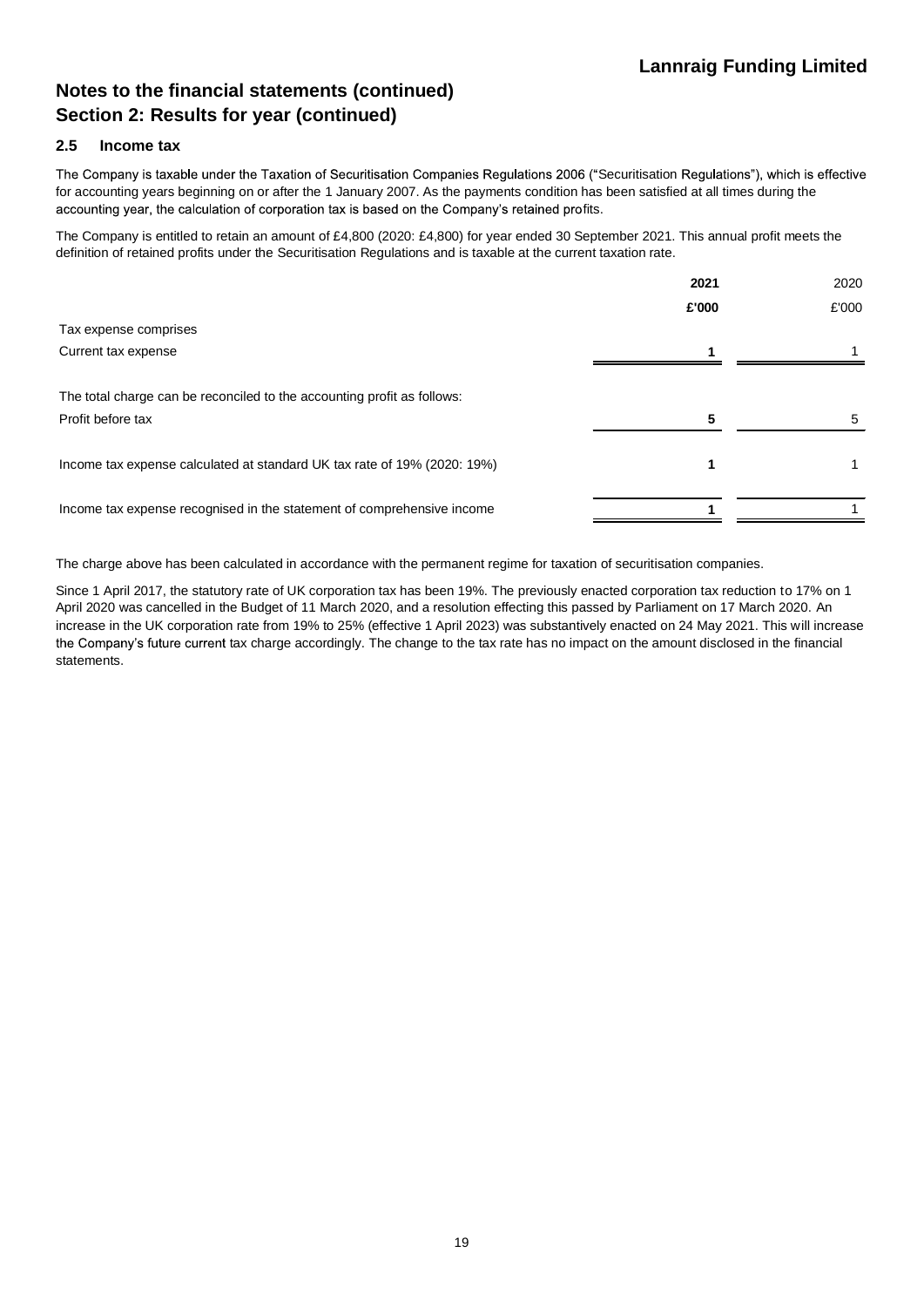# **Notes to the financial statements (continued) Section 3: Assets, liabilities and capital**

### **3.1 Deemed loan**

|                             | 2021    | 2020    |
|-----------------------------|---------|---------|
|                             | £'000   | £'000   |
|                             |         |         |
| Principal balance           | 651,665 | 723,177 |
| Accrued interest receivable | 601     | 600     |
|                             | 652,266 | 723,777 |

The deemed loan represents the beneficial interest in the underlying mortgages and deferred consideration payable of £24,279,000 (2020: £24,767,000). The mortgage loans are all denominated in GBP and are at various variable or fixed rates of interest.

### **3.2 Reserve fund**

The Company maintains a funding reserve fund, the balance of which is held as cash at bank. The Programme documentation specifies the terms under which the reserve fund can be utilised.

|                                         | 2021   | 2020          |
|-----------------------------------------|--------|---------------|
|                                         | £'000  | £'000         |
| Funding reserve fund                    | 35,000 | 35,000        |
| 3.3<br>Other assets                     |        |               |
|                                         | 2021   | 2020          |
|                                         | £'000  | $\pounds$ 000 |
| Amounts due from LaMI                   | 6,956  | 6,640         |
| Other receivables                       | 6      | 3             |
|                                         | 6,962  | 6,643         |
| <b>Cash and cash equivalents</b><br>3.4 |        |               |
|                                         | 2021   | 2020          |
|                                         | £'000  | £'000         |
| Cash and cash equivalents               | 6,166  | 6,163         |

The Company holds accounts with National Australia Bank, Clydesdale Bank and Citibank. These accounts have been established in the Company's name for the following purposes:

- to hold the Company's share of the mortgage trustee available principal and revenue receipts until each distribution date;
- to apply proceeds to pay various creditors in accordance with the relevant priority of payments; and
- to retain the remaining balance as the Company's profits and paid up share capital.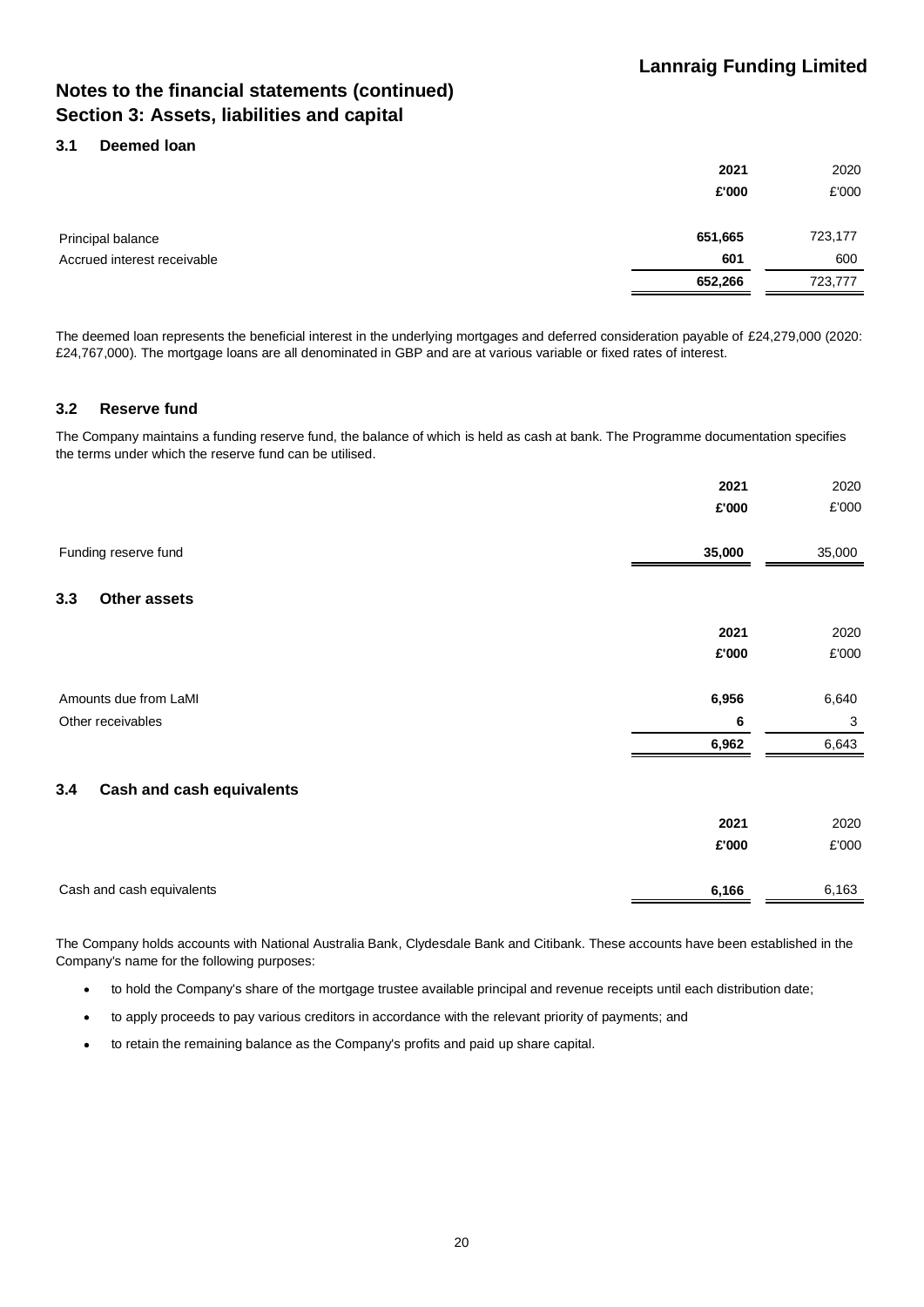# **Notes to the financial statements (continued) Section 3: Assets, liabilities and capital (continued)**

### **3.5 Intercompany Loans**

|                          | 2021    | 2020    |
|--------------------------|---------|---------|
|                          | £'000   | £'000   |
|                          |         |         |
| Principal balance        | 694,100 | 766,100 |
| Accrued interest payable | 197     | 197     |
|                          | 694,297 | 766,297 |

| Series and class of<br><b>Intercompany Loans</b> | <b>Credit rating of</b><br>associated Note | Initial principal<br>amount<br>£'000 | <b>Interest</b> | Margin | Step-up date   | Adj margin |
|--------------------------------------------------|--------------------------------------------|--------------------------------------|-----------------|--------|----------------|------------|
| 2018-1 Class 1A                                  | AAA rated                                  | 450,000                              | <b>SONIA</b>    | 0.836% | 21 August 2023 | 1.672%     |
| 2018-1 Class 2A                                  | AAA rated                                  | 250,000                              | <b>SONIA</b>    | 0.946% | 21 August 2023 | .892%      |

Intercompany Loans linked to the class Z Variable Funding Notes ("VFN") are also in existence. These are reassessed at the point of each issuance and have a rate of Compounded Daily SONIA plus 0.90%.

The Intercompany Loans are interest-bearing and have a step-up provision for the interest margin. The adjusted margin is the margin that is payable if the principal is not paid by the step-up date.

The Intercompany Loans are repayable quarterly in order of priority starting from the class A tranches to the class Z tranches, to the extent there are sufficient funds available.

The ultimate maturity date for loan tranches is December 2069.

#### **Movements during the year**

| 2021                      |                       |                |                |                       |
|---------------------------|-----------------------|----------------|----------------|-----------------------|
| Series and class of       | <b>Amortised cost</b> | <b>Amounts</b> | <b>Amounts</b> | <b>Amortised cost</b> |
| <b>Intercompany Loans</b> | brought forward       | issued         | redeemed       | carried forward       |
|                           | £'000                 | £'000          | £'000          | £'000                 |
| 2018-1 Class 1A           | 360,000               |                | (72,000)       | 288,000               |
| 2018-1 Class 2A           | 250,000               |                |                | 250,000               |
| VFN1 Class Z              | 106,100               |                |                | 106,100               |
| <b>VFN2 Class Z</b>       | 50,000                |                |                | 50,000                |
|                           | 766,100               |                | (72,000)       | 694,100               |
| 2020                      |                       |                |                |                       |
| Series and class of       | Amortised cost        | Amounts        | Amounts        | Amortised cost        |
| Intercompany Loans        | brought forward       | issued         | redeemed       | carried forward       |
|                           | £'000                 | £'000          | £'000          | £'000                 |
| 2018-1 Class 1A           | 432,000               |                | (72,000)       | 360,000               |
| 2018-1 Class 2A           | 250,000               |                |                | 250,000               |
| VFN1 Class Z              | 106,100               |                |                | 106,100               |
| VFN2 Class Z              | 50,000                |                |                | 50,000                |
|                           | 838,100               |                | (72,000)       | 766,100               |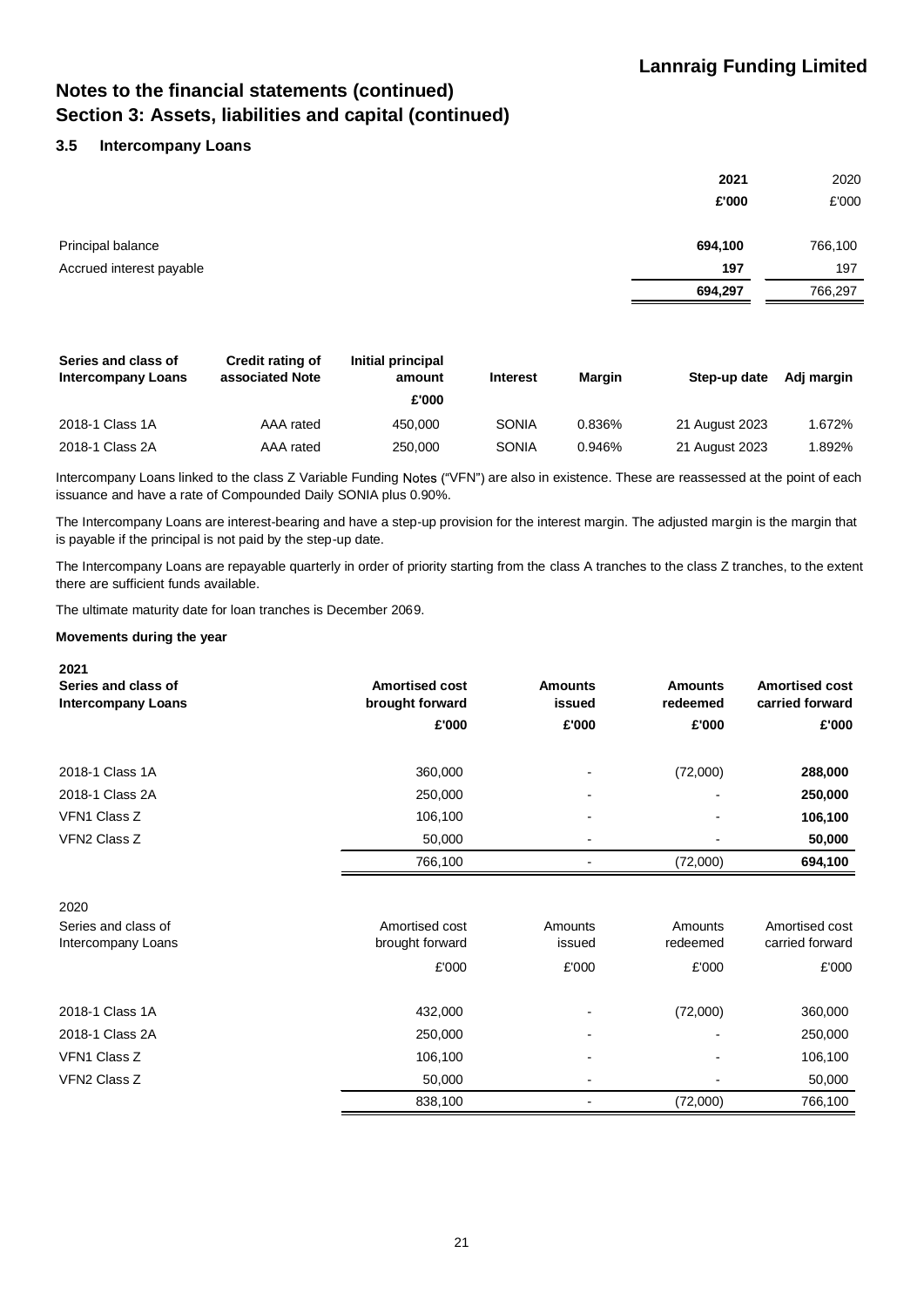# **Notes to the financial statements (continued) Section 3: Assets, liabilities and capital (continued)**

### **3.5 Intercompany Loans (continued)**

#### **Interest**

Interest is payable monthly in arrears. The payment of interest on the Intercompany Loans is dependent on the receipt of income from the deemed loan. If the Company does not receive income from the deemed loan, there is no obligation to pay interest to LaMI.

#### **Redemption**

Redemption of the Intercompany Loans will be made from the principal proceeds received on the deemed loan on the relevant payment date, in accordance to the seniority of the associated Notes and availability of funds.

#### **Limited recourse and segregation of assets and liabilities**

The Intercompany Loans are limited in recourse to the swap agreements and to the underlying mortgage loans within the deemed loan. Following termination of a swap agreement and its enforcement against the counterparty and the enforcement of the Mortgages Trust Deed there will be no other assets of the Company available to meet any outstanding Intercompany Loans and the Noteholders, who will bear any ultimate shortfall pro rata to their holdings of Notes.

### **3.6 Other liabilities**

|                                        | 2021<br>£'000 | 2020<br>£'000  |
|----------------------------------------|---------------|----------------|
| Deferred consideration payable to LaMI | 6,042         | 5,236          |
| Other payables                         | 5             | $\overline{4}$ |
|                                        | 6,047         | 5,240          |

### **3.7 Fair value of financial instruments held at amortised cost**

Fair value is the price that would be received to sell an asset or paid to transfer a liability in an orderly transaction between market participants at the valuation date.

Analysis of the fair value disclosures uses a hierarchy that reflects the significance of inputs used in measuring the fair value. The level in the fair value hierarchy within which a fair value measurement is categorised is determined on the basis of the lowest level input that is significant to the fair value measurement in its entirety. The fair value hierarchy is as follows:

- Level 1 fair value measurements quoted prices (unadjusted) in active markets for an identical financial asset or liability;
- Level 2 fair value measurements inputs other than quoted prices within level 1 that are observable for the financial asset or liability, either directly (as prices) or indirectly (derived from prices); and
- Level 3 fair value measurements inputs for the financial asset or liability that are not based on observable market data (unobservable inputs).

#### *Fair value of financial instruments held at amortised cost*

There are various limitations inherent in this fair value disclosure particularly where prices are derived from unobservable inputs due to some financial instruments not being traded in an active market. The methodologies and assumptions used in the fair value estimates are therefore described in the notes to the tables. The difference between carrying value and fair value is relevant in a trading environment, but is not relevant to assets such as the Intercompany Loans.

The tables below show a comparison of the carrying amounts, as reported on the balance sheet, and fair values of those financial assets and liabilities measured at the amortised cost where the carrying value amounts of the financial assets and financial liabilities recorded at amortised cost in the balance sheet are not approximately equal to their fair value.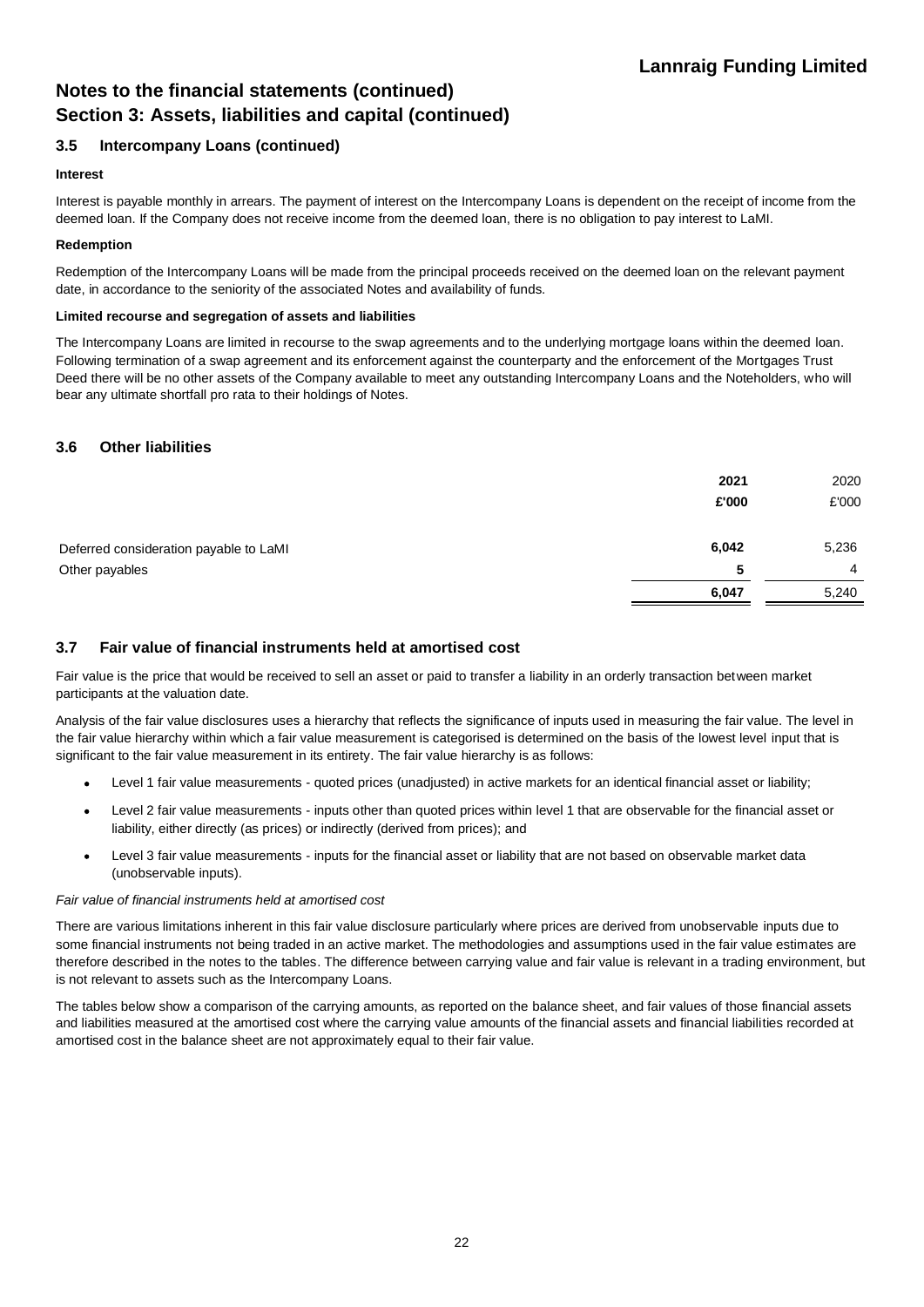# **Notes to the financial statements (continued) Section 3: Assets, liabilities and capital (continued)**

### **3.7 Fair value of financial instruments held at amortised cost (continued)**

*Fair value of financial instruments held at amortised cost (continued)*

|                                                        | 2021                       |                        |                  |                       | 2020                     |                            |                        |                       |                  |                  |
|--------------------------------------------------------|----------------------------|------------------------|------------------|-----------------------|--------------------------|----------------------------|------------------------|-----------------------|------------------|------------------|
|                                                        |                            |                        |                  | Fair value measuring: |                          |                            |                        | Fair value measuring: |                  |                  |
| Financial assets held at<br>amortised cost             | Carrying<br>value<br>£'000 | Fair<br>value<br>£'000 | Level 1<br>£'000 | Level 2<br>£'000      | Level 3<br>£'000         | Carrying<br>value<br>£'000 | Fair<br>value<br>£'000 | Level 1<br>£'000      | Level 2<br>£'000 | Level 3<br>£'000 |
| Deemed loan                                            | 652,266                    | 659,942                |                  | $-659,942$            | $\overline{\phantom{a}}$ | 723,777                    | 723,827                |                       |                  | $-723,827$       |
| <b>Financial liabilities held</b><br>at amortised cost |                            |                        |                  |                       |                          |                            |                        |                       |                  |                  |
| Intercompany Loans                                     | 694.297                    | 702,177                |                  | $-702,177$            | $\blacksquare$           | 766,297                    | 759,130                |                       |                  | $-759,130$       |

The Company's fair values disclosed for financial instruments at amortised cost are based on the following methodologies and assumptions:

*Deemed loan* The fair value of the deemed loan is predominantly based on the fair value of the underlying mortgage loans and is determined from a discounted cash flow model using current market rates for instruments of similar terms and maturity and incorporates behavioural adjustment where appropriate.

*Intercompany Loans* - The fair value is determined from a discounted cash flow model using current market rates for instruments of similar terms and maturity.

Transfers between levels during the year were as a result of a change in methodology.

#### **3.8 Share capital**

|                                     | 2021 | 2020 |
|-------------------------------------|------|------|
|                                     |      | £    |
| Issued, allotted and paid-up shares |      |      |
| 1 ordinary share - fully paid       |      |      |
|                                     |      |      |

The entire issued share capital of the Company is held by LaHL.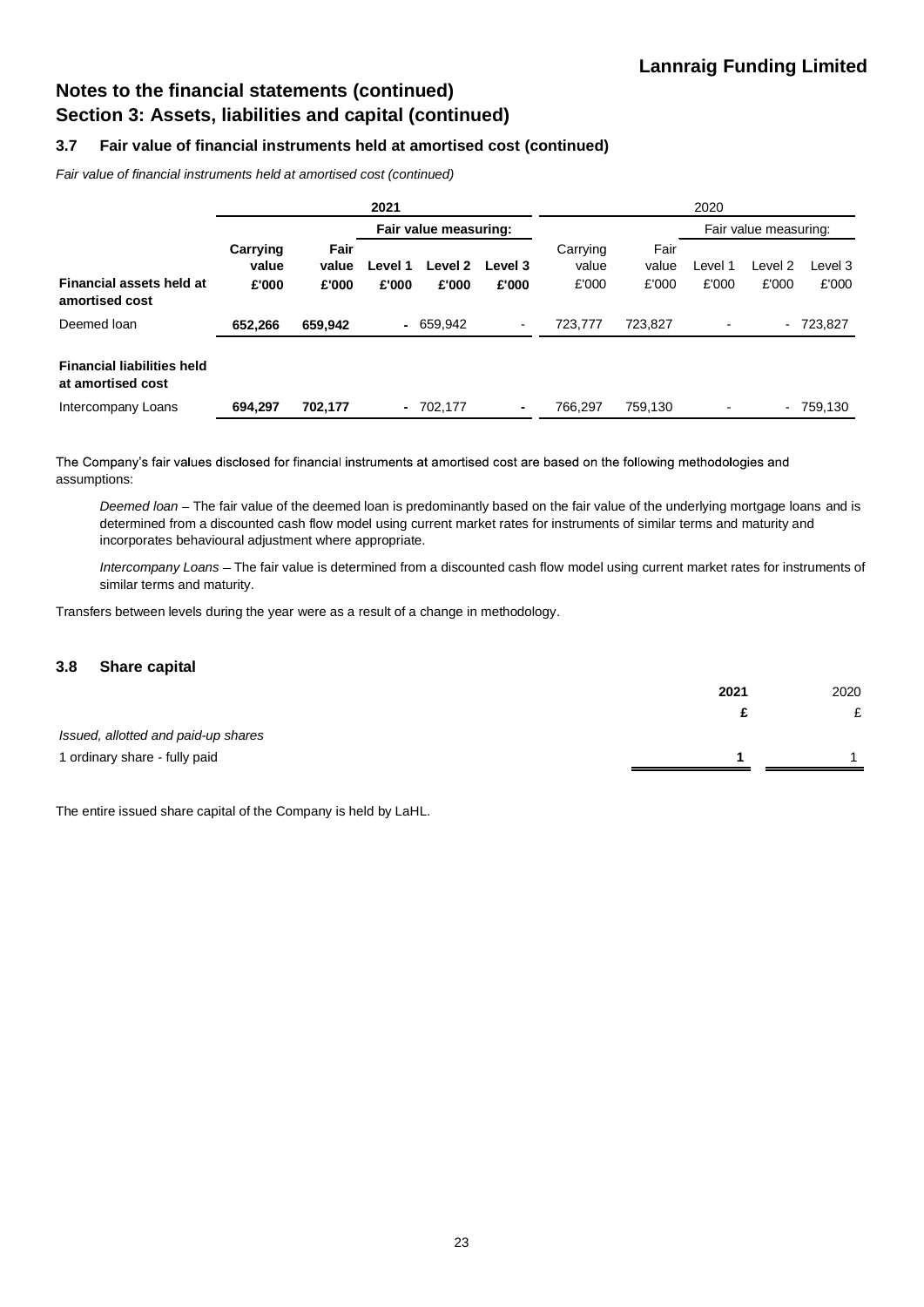### **4.1 Notes to the statement of cash flows**

|                                         | 2021  | 2020  |
|-----------------------------------------|-------|-------|
|                                         | £'000 | £'000 |
| <b>Changes in operating assets</b>      |       |       |
| Net increase in:                        |       |       |
| Other receivables                       | (3)   | (3)   |
| Due from LaMI                           | (316) | (213) |
|                                         | (319) | (216) |
| <b>Changes in operating liabilities</b> |       |       |
| Net increase/(decrease) in:             |       |       |
| Other payables                          | 1     | (5)   |

### **Liabilities arising from financing activities**

|                              | Intercompany<br>Loans | <b>Subordinated</b><br>loan | <b>Total</b> |
|------------------------------|-----------------------|-----------------------------|--------------|
|                              | £'000                 | £'000                       | £'000        |
| At 30 September 2019         | 838,533               | 3,932                       | 842,465      |
| Cash flows:                  |                       |                             |              |
| Redemptions                  | (72,000)              | (3,930)                     | (75, 930)    |
| Non-cash flows:              |                       |                             |              |
| Movement in accrued interest | (236)                 | (2)                         | (238)        |
| At 30 September 2020         | 766,297               |                             | 766,297      |
| Cash flows:                  |                       |                             |              |
| Redemptions                  | (72,000)              |                             | (72,000)     |
| At 30 September 2021         | 694,297               |                             | 694,297      |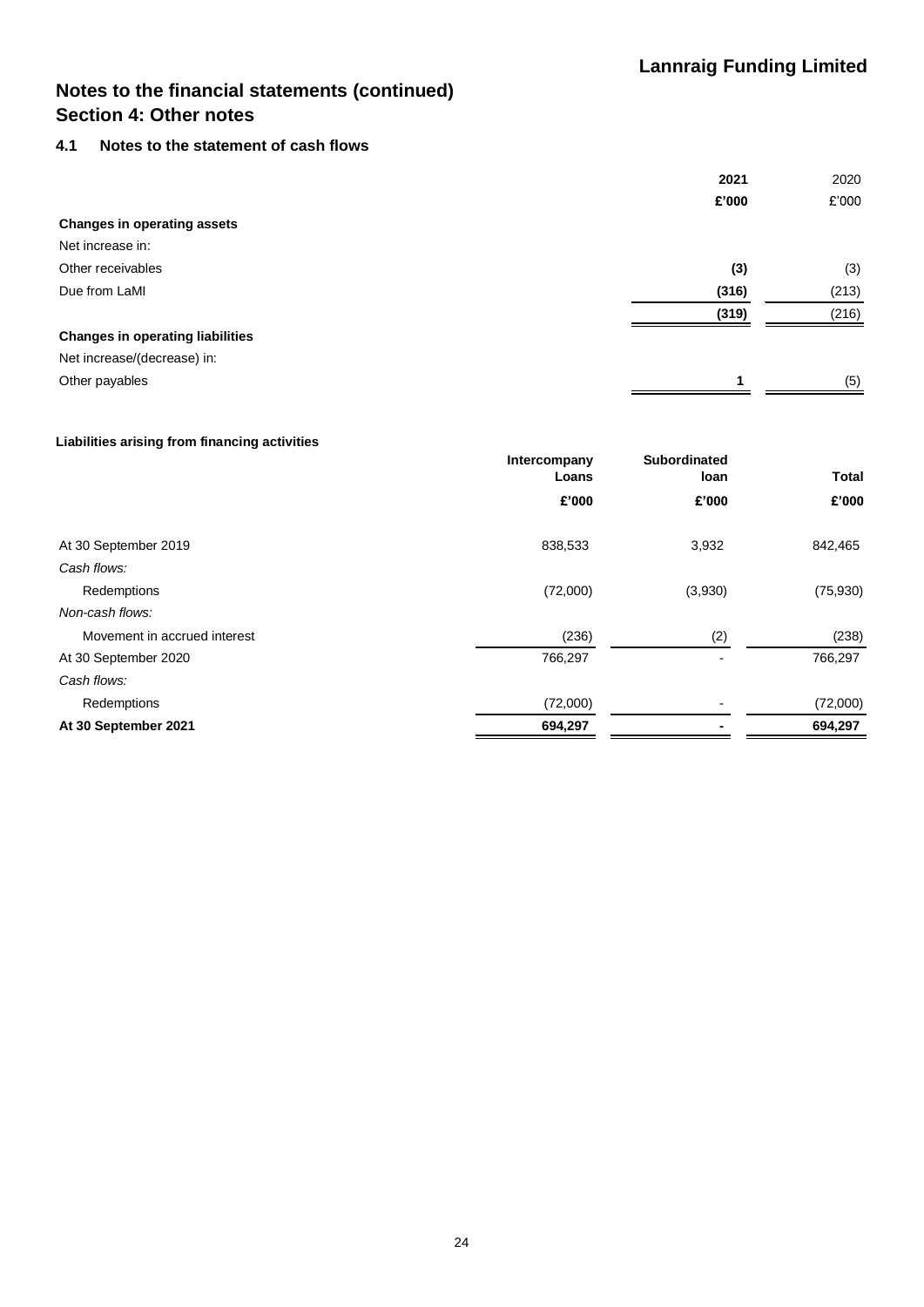### **4.2 Related party transactions**

During the year, the Company had intercompany transactions with fellow Programme companies LaMI and the Originator of the Programme, CB PLC. Transactions with these related parties are disclosed below.

| Transactions during the year                    | 2021       | 2020       |
|-------------------------------------------------|------------|------------|
|                                                 | £'000      | £'000      |
| LaMI                                            |            |            |
| Principal repayments made on Intercompany Loans | 72,000     | 72,000     |
| Interest paid on Intercompany Loans             | 6,846      | 11,143     |
| Deferred consideration expensed                 | 806        | 668        |
| <b>CB PLC</b>                                   |            |            |
| Principal movement in the deemed loan           | (71, 512)  | (75, 725)  |
| Interest received on the deemed loan            | 7,775      | 11,903     |
| Cash management fee paid                        | 100        | 100        |
| Principal repayments made on subordinated loan  |            | 3,930      |
| Interest paid on subordinated loan              |            | 11         |
| Audit fee recharged from CB PLC                 | 5          | 2          |
| Balances at end of the year                     | 2021       | 2020       |
| LaMI                                            | £'000      | £'000      |
| Intercompany Loans payable                      | (694, 297) | (766, 297) |
| Expense contribution receivable                 | 6,956      | 6,640      |
| Deferred consideration payable                  | (6, 042)   | (5,236)    |
|                                                 | (693, 383) | (764, 893) |
| <b>CB PLC</b>                                   |            |            |
| Deemed loan                                     | 652,266    | 723,777    |
| Balances in current accounts                    | 27,947     | 43         |
|                                                 | 680,213    | 723,820    |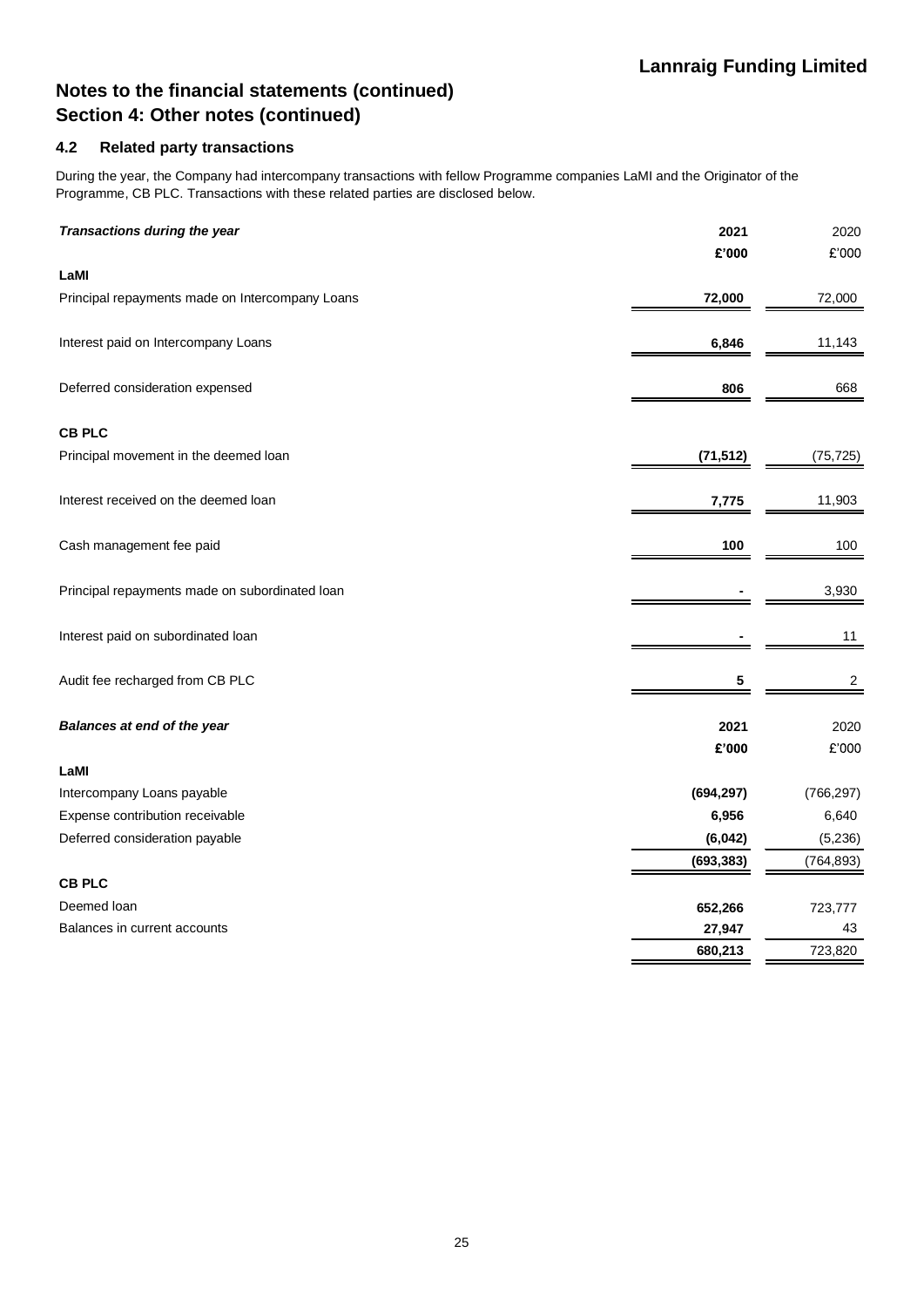### **4.3 Management of risk**

#### **Introduction and overview**

The principal activity of the Company is to hold a beneficial interest in a deemed loan with CB PLC. The Company received Intercompany Loans from LaMI to fund the acquisition of the deemed loan. Therefore, the role of financial assets and financial liabilities is central to the activities of the Company; the financial liabilities provide the funding used to invest in the deemed loan, which represents the Company's principal financial asset. Financial assets and liabilities provide the majority of the assets and liabilities of the Company.

In addition to the investment in the deemed loan, and the drawdown of the Intercompany Loans, the Company has also entered into basis swaps. These are used to manage the interest rate risk associated with the mismatch between the fixed and floating interest generated by the deemed loan and that paid on the Intercompany Loans.

The strategies used by the Company in achieving its objectives regarding the use of financial instruments were set when the Company entered into the series issuance transactions, such as aligning the cash flow profiles of the Intercompany Loans with the receivables under the deemed loan. The Company has attempted to match the properties of its financial liabilities to its assets in order to avoid significant elements of risk generated by mismatches of maturity and interest rate risk.

The Intercompany Loans are initially recognised at the value of the net proceeds received and are carried at amortised cost. The amounts repaid to LaMI (being the provider of the Intercompany Loans) in respect of these Intercompany Loans, will depend on the proceeds from the underlying mortgage loans within the deemed loan.

#### **Risk management framework**

The Board of Directors has overall responsibility for the establishment and oversight of the Company's risk management framework which is in line with the Programme documentation.

This note presents information about the Company's exposure to risk, the Company's objectives, policies and processes for measuring and managing risk. Further quantitative disclosures are provided below.

#### **Credit risk**

Credit risk is the risk of the financial loss to the Company if the counterparty to a financial instrument fails to meet its contractual obligations and arises principally from the Company's deemed loan.

The Company limits its exposure to credit risk by investing only with counterparties that have a suitable credit rating as defined in the Programme documentation. Credit risk is reduced in respect of the Intercompany Loans by establishing a reserve fund to meet shortfalls. The risk of default on the deemed loan is borne by the ultimate Noteholders.

#### *Maximum exposure to credit risk*

The carrying amount of financial assets represents the maximum credit exposure. The maximum exposure to credit risk at the reporting date was as follows:

|                           | 2021    | 2020    |
|---------------------------|---------|---------|
|                           | £'000   | £'000   |
| Deemed loan               | 652,266 | 723,777 |
| Reserve fund              | 35,000  | 35,000  |
| Other assets              | 6,962   | 6,643   |
| Cash and cash equivalents | 6,166   | 6,163   |
|                           | 700,394 | 771,583 |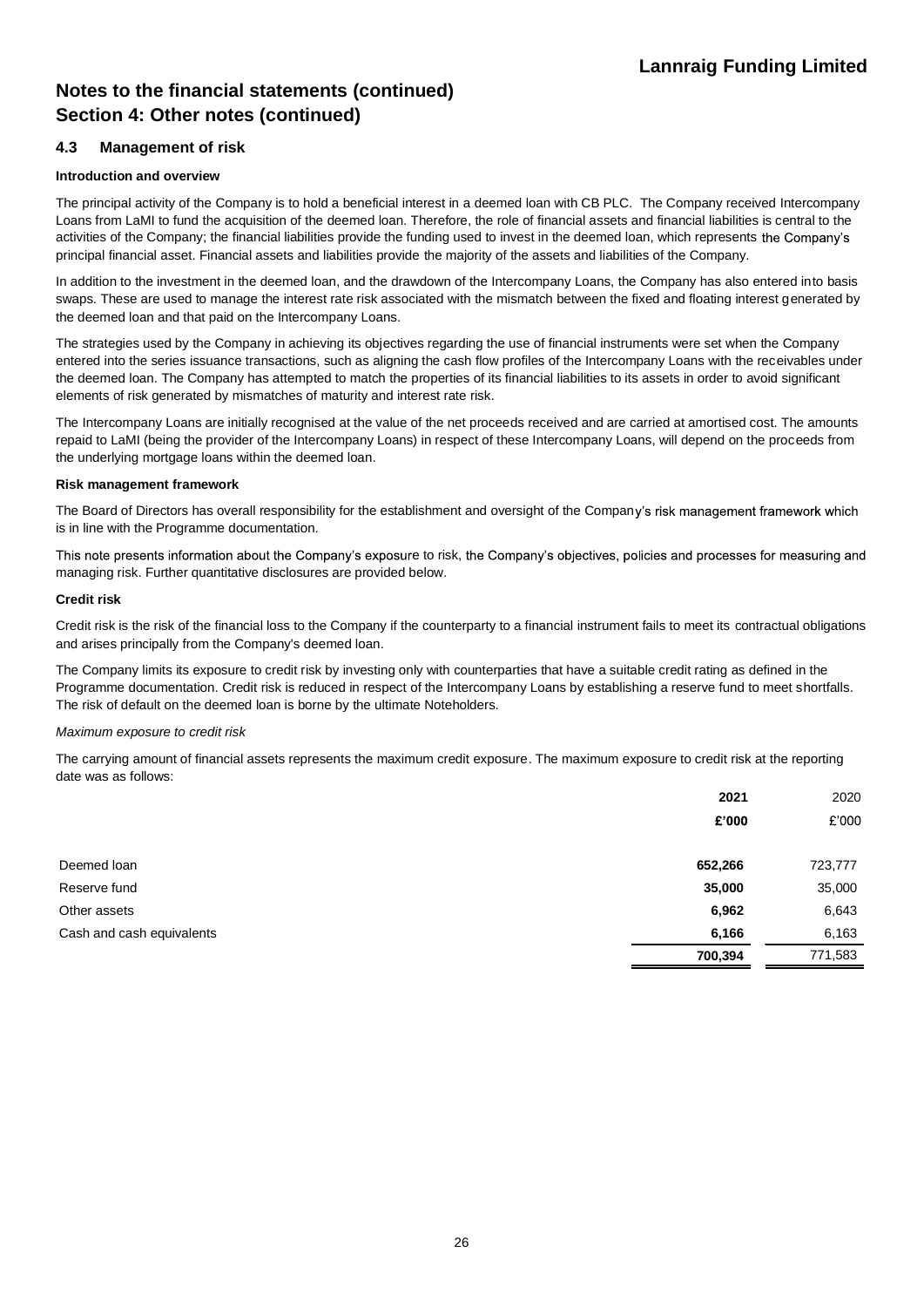### **4.3 Management of risk (continued)**

#### **Maturity analysis of assets and liabilities**

The following tables represent a breakdown of the Company's balance sheet according to the contractual maturity of the assets and liabilities. Maturity analysis of the deemed loan and Intercompany Loans has been based upon these being redeemed at the step-up date.

|                           |                |          |             | 2021       |                          |                     |              |
|---------------------------|----------------|----------|-------------|------------|--------------------------|---------------------|--------------|
|                           | Call           | 3 months | 3 months to | $1$ to $5$ |                          | Over 5 No specified |              |
|                           |                | or less  | 12 months   | years      | years                    | maturity            | <b>Total</b> |
|                           | £'000          | £'000    | £'000       | £'000      | £'000                    | £'000               | £'000        |
| <b>Assets</b>             |                |          |             |            |                          |                     |              |
| Deemed loan               |                | 17,095   | 50,731      | 584,440    |                          |                     | 652,266      |
| Reserve funds             |                |          |             |            |                          | 35,000              | 35,000       |
| Other assets              |                | 6        |             |            |                          | 6,956               | 6,962        |
| Cash and cash equivalents | 6,166          |          |             |            | $\blacksquare$           |                     | 6,166        |
|                           | 6,166          | 17,101   | 50,731      | 584,440    | $\blacksquare$           | 41,956              | 700,394      |
| <b>Liabilities</b>        |                |          |             |            |                          |                     |              |
| Intercompany Loans        |                | 18,197   | 54,000      | 622,100    |                          |                     | 694,297      |
| Other liabilities         |                | 5        |             |            |                          | 6,042               | 6,047        |
| Current tax liability     |                |          | 1           |            |                          |                     | 1            |
|                           | $\blacksquare$ | 18,202   | 54,001      | 622,100    | $\blacksquare$           | 6,042               | 700,345      |
|                           |                |          |             | 2020       |                          |                     |              |
|                           |                | 3 months | 3 months to | $1$ to $5$ | Over 5                   | No specified        |              |
|                           | Call           | or less  | 12 months   | years      | years                    | maturity            | Total        |
|                           | £'000          | £'000    | £'000       | £'000      | £'000                    | £'000               | £'000        |
| Assets                    |                |          |             |            |                          |                     |              |
| Deemed loan               |                | 17,187   | 51,004      | 655,586    |                          |                     | 723,777      |
| Reserve funds             |                |          |             |            |                          | 35,000              | 35,000       |
| Other assets              |                | 3        |             |            |                          | 6,640               | 6,643        |
| Cash and cash equivalents | 6,163          |          |             |            |                          |                     | 6,163        |
|                           | 6,163          | 17,190   | 51,004      | 655,586    | $\overline{\phantom{a}}$ | 41,640              | 771,583      |
| Liabilities               |                |          |             |            |                          |                     |              |
| Intercompany Loans        |                | 18,197   | 54,000      | 694,100    |                          |                     | 766,297      |
| Other liabilities         |                | 4        |             |            |                          | 5,236               | 5,240        |
| Current tax liability     |                |          | 1           |            |                          |                     | 1            |
|                           |                | 18,201   | 54.001      | 694,100    |                          | 5,236               | 771,538      |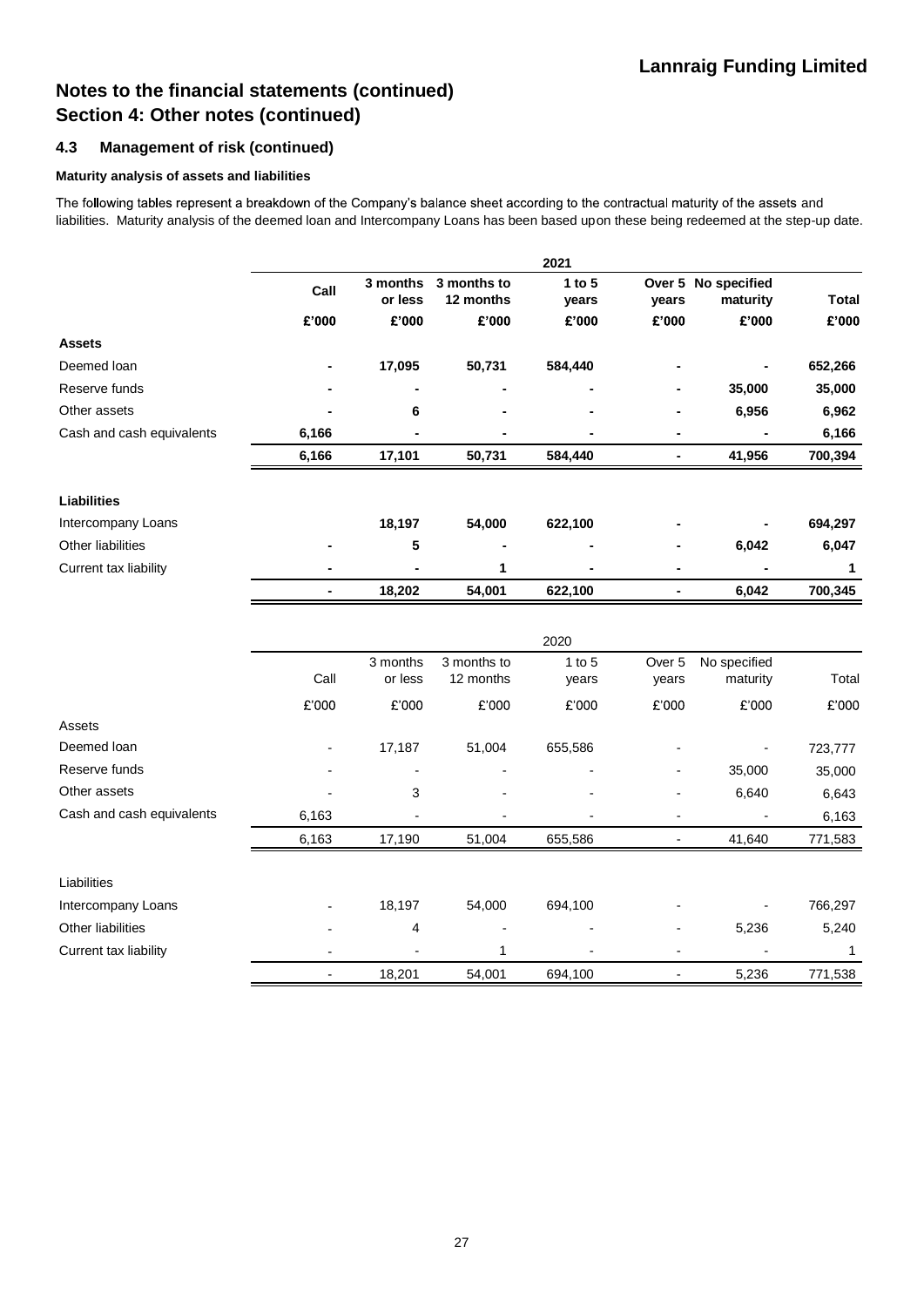### **4.3 Management of risk (continued)**

#### **Liquidity and funding risk**

Liquidity risk is the risk that the Company is unable to meet its current and future financial obligations as they fall due at acceptable cost.

The Company's obligation to LaMI is limited to the net proceeds receivable under the deemed loan and any available reserve fund. Should the net proceeds be insufficient to make all payments due in respect of a particular tranche of Intercompany Loans, the other assets of the Company will not be available for payment and the deficit is instead borne by LaMI and the swap counterparty according to established priorities.

#### *Cash flows payable under financial liabilities by contractual maturity*

The following is an analysis of gross contractual cash flows payable under financial liabilities. Liquidity analysis of Intercompany Loans has been based upon these being redeemed at the step-up date.

**2021**

|                       |                |          |             | <b>ZUZ1</b> |        |                     |         |
|-----------------------|----------------|----------|-------------|-------------|--------|---------------------|---------|
|                       |                | 3 months | 3 months to | $1$ to $5$  |        | Over 5 No specified |         |
|                       | Call           | or less  | 12 months   | years       | years  | maturity            | Total   |
|                       | £'000          | £'000    | £'000       | £'000       | £'000  | £'000               | £'000   |
| Intercompany Loans    | $\blacksquare$ | 19,082   | 59,906      | 631,480     |        |                     | 710,468 |
| Other liabilities     |                | 5        |             |             |        | 6,042               | 6,047   |
| Current tax liability | ٠              |          | 1           |             |        |                     | 1       |
|                       | ۰              | 19,087   | 59,907      | 631,480     |        | 6,042               | 716,516 |
|                       |                |          |             | 2020        |        |                     |         |
|                       |                | 3 months | 3 months to | 1 to $5$    | Over 5 | No specified        |         |
|                       | Call           | or less  | 12 months   | years       | years  | maturity            | Total   |
|                       | £'000          | £'000    | £'000       | £'000       | £'000  | £'000               | £'000   |
| Intercompany Loans    | $\blacksquare$ | 19,163   | 58,841      | 704,273     |        |                     | 782,277 |
| Other liabilities     |                | 4        |             |             |        | 5,236               | 5,240   |
| Current tax liability |                | ٠        |             |             |        |                     |         |
|                       |                | 19,167   | 58,842      | 704,273     |        | 5,236               | 787,518 |

The balances in the cash flow tables above will not agree directly to the balances in the balance sheet as the table incorporates all future cash flows, on an undiscounted basis, related to both principal and interest.

The Company's exposure to liquidity risk is mitigated by matching the combined repayment profile of the deemed loan and the basis swap with the repayment profiles of the Intercompany Loans.

#### **Interest rate risk**

Interest rate risk comprises the sensitivity of the Company's current and future net interest income to movements in market interest rates. The Company is exposed to the risk of interest rate fluctuations, as its interest expense is linked to Daily Compound SONIA, whilst its interest income originates from its beneficial interest in a pool of mortgages at various fixed and floating rates. To mitigate this the company has entered into basis swaps.

At the reporting date, the Company's interest-bearing financial instruments were as follows:

|                           | 2021       | 2020       |
|---------------------------|------------|------------|
|                           | £'000      | £'000      |
| Floating rate instruments |            |            |
| Deemed loan               | 651,665    | 723,177    |
| Intercompany Loans        | (694, 100) | (766, 100) |
|                           | (42, 435)  | (42, 923)  |